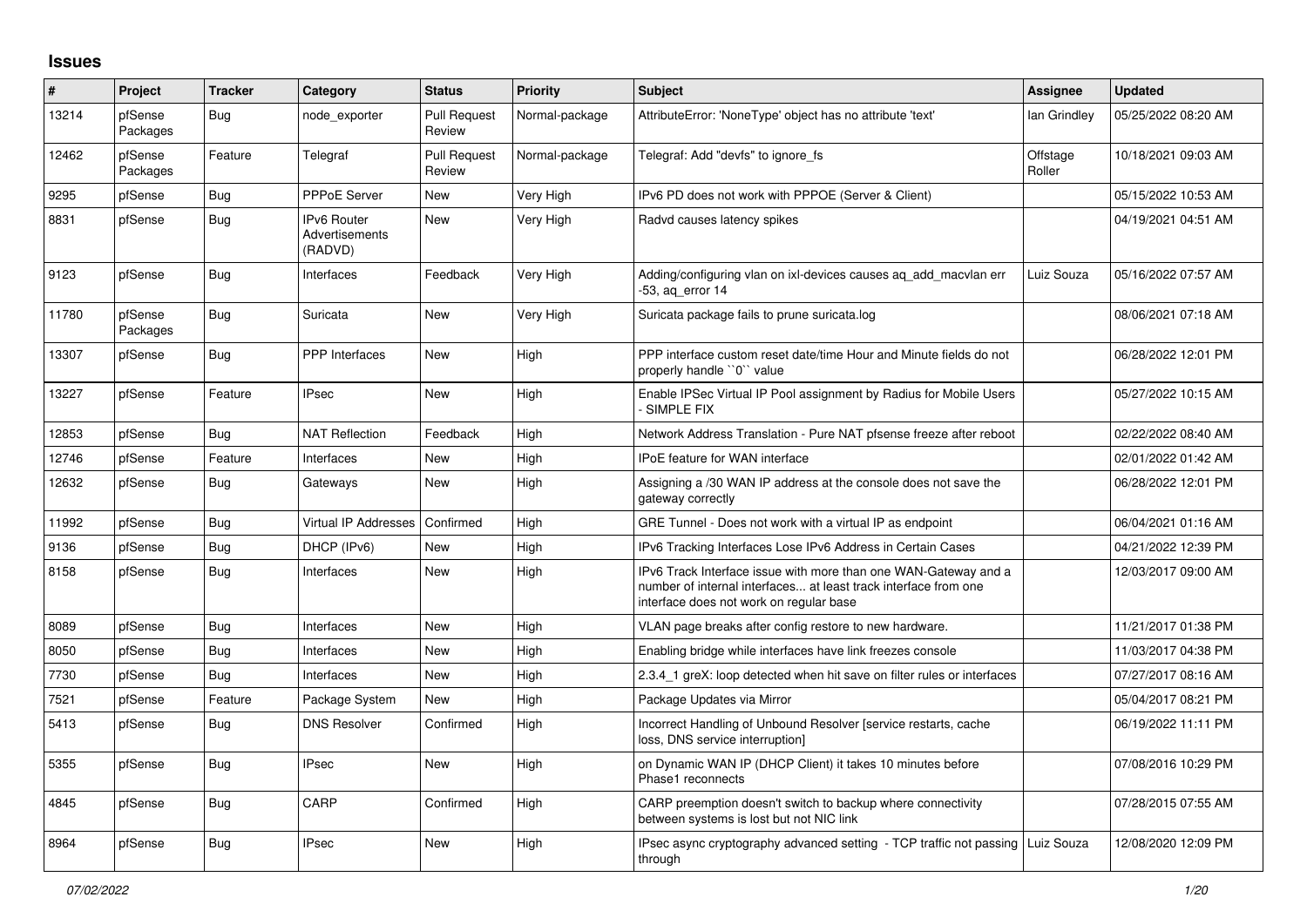| $\sharp$ | Project             | <b>Tracker</b>     | Category        | <b>Status</b>                 | <b>Priority</b> | <b>Subject</b>                                                                     | <b>Assignee</b>   | <b>Updated</b>      |
|----------|---------------------|--------------------|-----------------|-------------------------------|-----------------|------------------------------------------------------------------------------------|-------------------|---------------------|
| 13311    | pfSense Docs        | <b>New Content</b> | Troubleshooting | <b>New</b>                    | High            | Add troubleshooting tips for ZFS boot issues                                       |                   | 06/28/2022 11:04 AM |
| 13180    | pfSense<br>Packages | Bug                | pfBlockerNG     | <b>New</b>                    | High            | High CPU Utilization with pfb filter Isince PfBlockerNG update to<br>devel 3.1.0 4 |                   | 06/14/2022 08:00 AM |
| 13179    | pfSense<br>Packages | Feature            | pfBlockerNG     | <b>New</b>                    | High            | Search based on CIDR                                                               |                   | 05/17/2022 09:45 AM |
| 12932    | pfSense<br>Packages | Feature            | pfBlockerNG     | New                           | High            | pfblockerng per user whitelist                                                     |                   | 03/11/2022 11:08 AM |
| 12732    | pfSense<br>Packages | Bug                | squidguard      | <b>New</b>                    | High            | Squid https filtering squidguard acl target list - erratic behaviour               |                   | 01/26/2022 09:11 AM |
| 12520    | pfSense<br>Packages | Feature            | Squid           | <b>New</b>                    | High            | [Squid] - Allow or Deny Mappings from IP/Host/GeoIP sources                        |                   | 11/12/2021 02:13 PM |
| 11936    | pfSense<br>Packages | Bug                | <b>FRR</b>      | Incomplete                    | High            | FRR does not connect BGP when using password                                       |                   | 05/19/2021 08:12 AM |
| 11572    | pfSense<br>Packages | Bug                | pfBlockerNG     | New                           | High            | Auto created firewall rules have IPv4 as protocol only - even for IPv6<br>lists.   |                   | 06/25/2022 10:59 AM |
| 11563    | pfSense<br>Packages | Bug                | <b>BIND</b>     | <b>New</b>                    | High            | BIND GUI writes TXT records > 255 characters                                       |                   | 02/27/2021 07:11 AM |
| 11534    | pfSense<br>Packages | Regression         | FreeRADIUS      | <b>New</b>                    | High            | FreeRADIUS EAP anonymous connection forbidden out-of-tunnel                        |                   | 07/14/2021 02:32 AM |
| 11158    | pfSense<br>Packages | Bug                | <b>FRR</b>      | <b>New</b>                    | High            | <b>FRR Prefix Lists</b>                                                            |                   | 12/30/2020 04:55 PM |
| 10760    | pfSense<br>Packages | Bug                | <b>BIND</b>     | New                           | High            | pfSense BIND 9.14.12 server terminates due to assertion failure                    |                   | 07/11/2020 04:53 PM |
| 10252    | pfSense<br>Packages | Bug                | pfBlockerNG     | <b>New</b>                    | High            | pfblockerng-devel                                                                  |                   | 02/11/2020 05:18 PM |
| 9724     | pfSense<br>Packages | <b>Bug</b>         | pfBlockerNG     | <b>New</b>                    | High            | pfblockerng-firewall-filter-service-will-not-start                                 |                   | 09/05/2019 06:32 AM |
| 9046     | pfSense<br>Packages | Feature            | Telegraf        | <b>New</b>                    | High            | telegraf feature request                                                           |                   | 02/18/2019 03:38 PM |
| 8513     | pfSense<br>Packages | <b>Bug</b>         | FreeRADIUS      | <b>New</b>                    | High            | Freeradius 3.x Idap problem                                                        |                   | 02/18/2019 05:22 PM |
| 8438     | pfSense<br>Packages | Bug                | haproxy         | New                           | High            | haproxy: can't use ACL for cert with http-response actions                         |                   | 05/24/2018 01:12 PM |
| 7388     | pfSense<br>Packages | Bug                | Suricata        | <b>New</b>                    | High            | Suricata does not property recognize MTU for PPPOE interfaces                      |                   | 03/15/2017 05:17 AM |
| 6988     | pfSense<br>Packages | Bug                | Snort           | <b>New</b>                    | High            | SNORT Package PHP memory error                                                     |                   | 06/28/2018 10:00 PM |
| 12979    | pfSense<br>Packages | Bug                | Snort           | <b>Pull Request</b><br>Review | High            | Snort Rules Update Process Using Deprecated FreeBSD<br><b>Subdirectory Name</b>    | <b>Bill Meeks</b> | 03/24/2022 09:02 AM |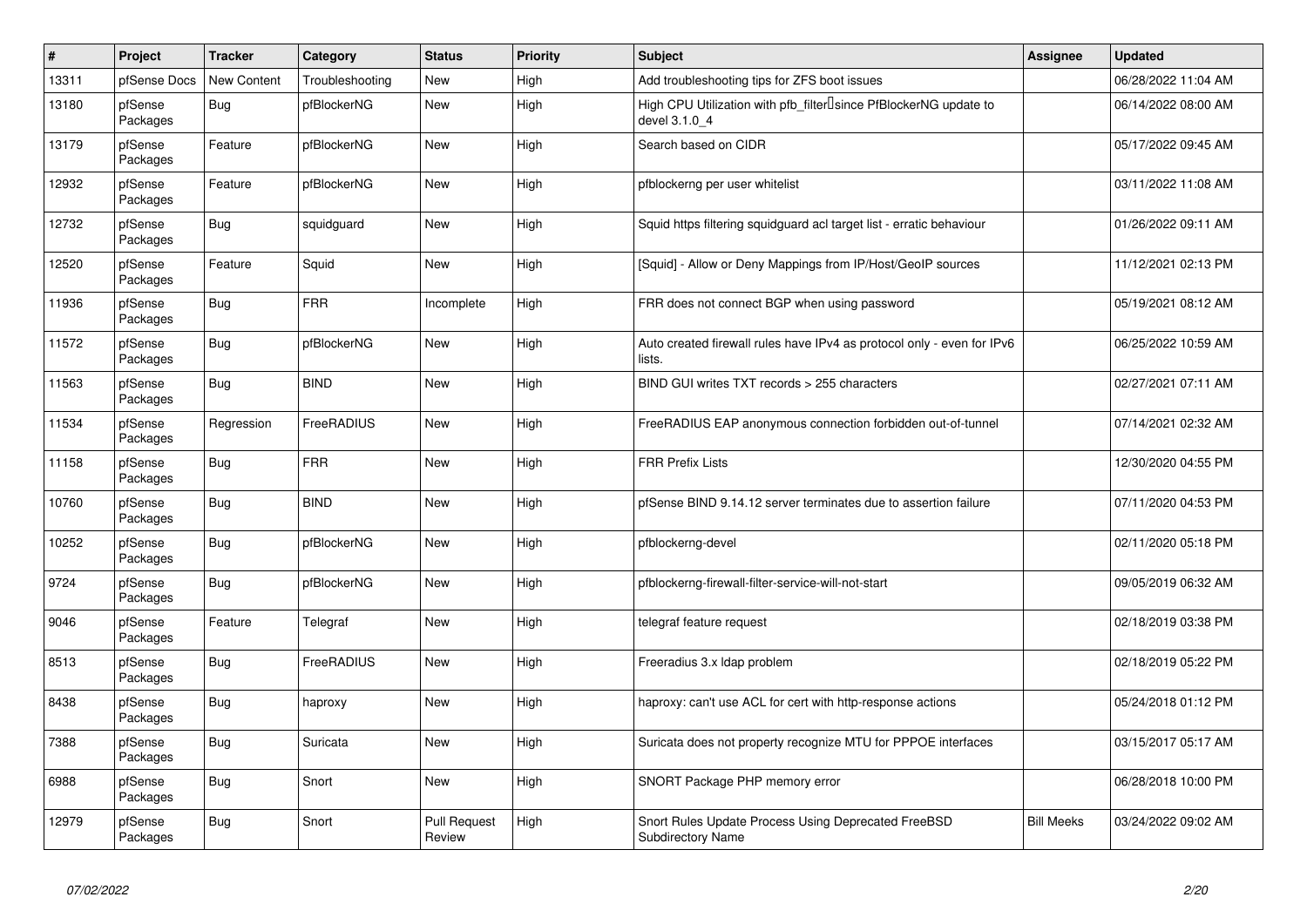| $\#$  | Project             | <b>Tracker</b> | Category                        | <b>Status</b>                 | Priority | <b>Subject</b>                                                                                            | <b>Assignee</b>       | <b>Updated</b>      |
|-------|---------------------|----------------|---------------------------------|-------------------------------|----------|-----------------------------------------------------------------------------------------------------------|-----------------------|---------------------|
| 12608 | pfSense<br>Packages | Bug            | WireGuard                       | New                           | High     | WireGuard tunnels monitored by dpinger causing system to stop<br>routing completely in certain situations | Christian<br>McDonald | 12/16/2021 03:14 PM |
| 12160 | pfSense<br>Packages | Regression     | syslog-ng                       | Feedback                      | High     | An invalid configuration is generated when choosing TLS as the<br>default protocol                        | Jim Pingle            | 07/23/2021 03:27 PM |
| 12354 | pfSense<br>Packages | Todo           | haproxy                         | Feedback                      | High     | Update haproxy-devel to mitigate CVE-2021-40346                                                           | Viktor Gurov          | 05/12/2022 08:50 AM |
| 11135 | pfSense<br>Packages | <b>Bug</b>     | haproxy                         | Feedback                      | High     | HAproxy OCSP reponse crontab bug                                                                          | Viktor Gurov          | 09/10/2021 11:51 AM |
| 12607 | pfSense Plus        | Bug            | Hardware / Drivers              | <b>New</b>                    | High     | Instability with Snort Inline with AWS Instances                                                          |                       | 01/10/2022 09:03 PM |
| 13330 | pfSense             | <b>Bug</b>     | <b>Traffic Shaper</b><br>(ALTQ) | New                           | Normal   | Traffic Shaper Wizard is broken                                                                           |                       | 07/02/2022 11:33 AM |
| 13329 | pfSense             | <b>Bug</b>     | <b>Traffic Shaper</b><br>(ALTQ) | <b>New</b>                    | Normal   | Traffic shaping Wizard sets invalid values for qVoip queue                                                |                       | 07/02/2022 09:11 AM |
| 13327 | pfSense             | Bug            | OpenVPN                         | <b>New</b>                    | Normal   | Valid OpenVPN client connections rejected due to extraneous output<br>to ovpn auth verify                 |                       | 07/01/2022 06:12 PM |
| 13321 | pfSense             | <b>Bug</b>     | DHCP (IPv4)                     | <b>Pull Request</b><br>Review | Normal   | dhcpleases handles duplicate hostnames incorrectly                                                        |                       | 06/30/2022 07:06 AM |
| 13305 | pfSense             | Feature        | Certificates                    | <b>New</b>                    | Normal   | Certificate Revocation page should show expiration date                                                   |                       | 06/27/2022 10:26 AM |
| 13304 | pfSense             | Feature        | <b>Traffic Shaper</b><br>(ALTQ) | <b>Pull Request</b><br>Review | Normal   | Add Broadcom Netextreme II (bxe) to the altg capable check                                                |                       | 06/28/2022 12:01 PM |
| 13297 | pfSense             | Feature        | Routing                         | <b>New</b>                    | Normal   | Support for Gateway Groups as Static Route destinations                                                   |                       | 06/24/2022 07:41 AM |
| 13296 | pfSense             | Feature        | DHCP (IPv6)                     | <b>New</b>                    | Normal   | Add support for DHCP6 OPTION PD EXCLUDE (RFC 6603)                                                        |                       | 06/24/2022 10:10 PM |
| 13295 | pfSense             | Bug            | Gateway Monitoring              | <b>Pull Request</b><br>Review | Normal   | Incorrect function parameters for "get_dpinger_status()" call in<br>`qwlb.inc``                           |                       | 06/28/2022 12:01 PM |
| 13293 | pfSense             | Feature        | OpenVPN                         | <b>New</b>                    | Normal   | Option to set auth-gen-token in OpenVPN GUI                                                               |                       | 06/21/2022 02:35 PM |
| 13290 | pfSense             | Regression     | <b>Captive Portal</b>           | Feedback                      | Normal   | Error "dummynet: bad switch 21!" with Captive Portals and Limiters<br>active                              |                       | 07/01/2022 04:53 AM |
| 13288 | pfSense             | <b>Bug</b>     | Configuration<br>Backend        | <b>New</b>                    | Normal   | Encode FreeRADIUS Custom Options                                                                          |                       | 06/20/2022 10:36 AM |
| 13287 | pfSense             | Feature        | Configuration<br>Backend        | <b>New</b>                    | Normal   | Encode OpenVPN Custom Options                                                                             |                       | 06/20/2022 10:33 AM |
| 13280 | pfSense             | Bug            | Unknown                         | <b>New</b>                    | Normal   | Entries duplicated in /boot/loader.conf                                                                   |                       | 06/19/2022 11:11 AM |
| 13279 | pfSense             | Bug            | Interfaces                      | <b>New</b>                    | Normal   | DHCP config override affects Gateway installation.                                                        |                       | 06/17/2022 07:25 AM |
| 13277 | pfSense             | <b>Bug</b>     | <b>IGMP Proxy</b>               | <b>New</b>                    | Normal   | IGMP Proxy webConfigurator Page Always Produces Error                                                     |                       | 06/16/2022 07:50 PM |
| 13276 | pfSense             | Bug            | <b>IGMP Proxy</b>               | New                           | Normal   | IGMP Proxy Error Message for Logging Links to System Log Instead<br>of Routing Log                        |                       | 06/16/2022 07:48 PM |
| 13273 | pfSense             | <b>Bug</b>     | DHCP (IPv4)                     | New                           | Normal   | dholient can use conflicting recorded leases                                                              |                       | 06/14/2022 11:07 AM |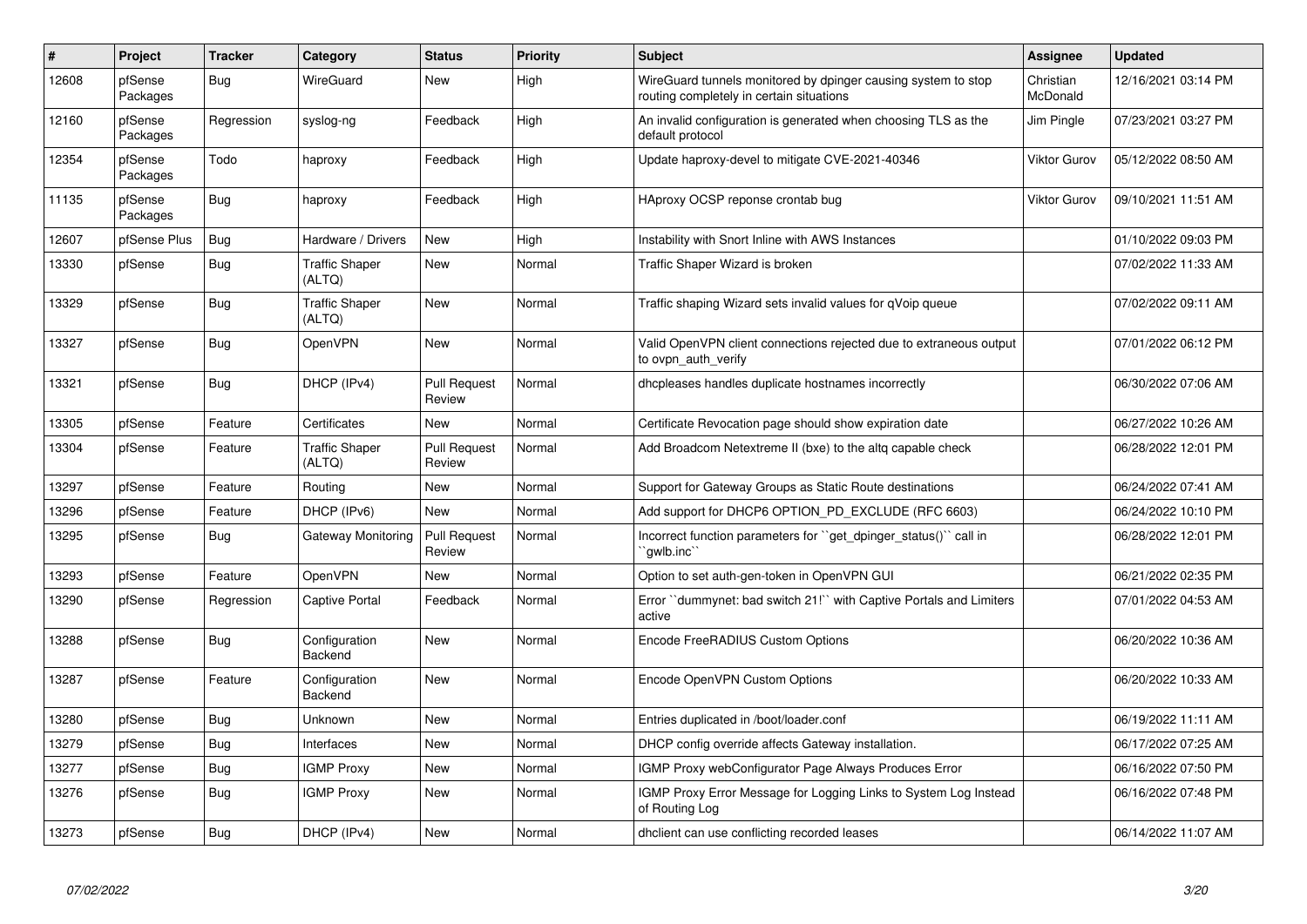| #     | Project | <b>Tracker</b> | Category             | <b>Status</b>                 | <b>Priority</b> | <b>Subject</b>                                                                                           | Assignee | <b>Updated</b>      |
|-------|---------|----------------|----------------------|-------------------------------|-----------------|----------------------------------------------------------------------------------------------------------|----------|---------------------|
| 13268 | pfSense | Todo           | Console Menu         | Ready To Test                 | Normal          | columns don't align nicely in console with medium-long interface<br>names                                |          | 06/12/2022 10:32 PM |
| 13267 | pfSense | Bug            | OpenVPN              | New                           | Normal          | dpinger continues to run on OpenVPN gateway after OpenVPN<br>service is stopped.                         |          | 06/12/2022 02:49 PM |
| 13264 | pfSense | Feature        | <b>IPsec</b>         | <b>New</b>                    | Normal          | IPSec Phase2 select multiple PFS key groups                                                              |          | 06/10/2022 04:29 PM |
| 13260 | pfSense | Feature        | Authentication       | New                           | Normal          | Add support for OpenVPN static-challenge                                                                 |          | 06/09/2022 02:04 PM |
| 13256 | pfSense | Feature        | DHCP (IPv4)          | <b>New</b>                    | Normal          | Better handling of duplicate IPs in static DHCP assignments                                              |          | 06/11/2022 04:51 PM |
| 13254 | pfSense | Bug            | <b>DNS Resolver</b>  | <b>New</b>                    | Normal          | DNS resolver does not update "unbound.conf" file during link down<br>events                              |          | 06/28/2022 12:01 PM |
| 13253 | pfSense | Bug            | DHCP (IPv6)          | <b>New</b>                    | Normal          | dhcp6c" is not restarted when applying settings when multiple<br>WANs are configured for DHCP6           |          | 06/28/2022 12:01 PM |
| 13252 | pfSense | <b>Bug</b>     | Upgrade              | New                           | Normal          | reduce frequency of php-fpm socket connection attempts from<br>check_reload_status                       |          | 06/12/2022 11:11 AM |
| 13249 | pfSense | <b>Bug</b>     | Console Menu         | <b>New</b>                    | Normal          | Running playback comands multiple times results in PHP error                                             |          | 06/06/2022 07:02 AM |
| 13248 | pfSense | Regression     | DHCP (IPv6)          | <b>New</b>                    | Normal          | IPv6 Router Advertisements runs when config.xml does not contain<br>an entry for the interface           |          | 06/05/2022 07:44 PM |
| 13244 | pfSense | Feature        | Web Interface        | <b>New</b>                    | Normal          | Add help text under Timezone settings in the GUI                                                         |          | 06/03/2022 01:00 PM |
| 13242 | pfSense | Feature        | Gateway Monitoring   | New                           | Normal          | Enhancements to static route creation/deletion for dpinger monitor<br>IPs                                |          | 06/03/2022 11:20 AM |
| 13237 | pfSense | Bug            | DHCP (IPv6)          | <b>New</b>                    | Normal          | dhcp6c script cannot be executed safely                                                                  |          | 06/01/2022 11:20 AM |
| 13224 | pfSense | Bug            | <b>Notifications</b> | New                           | Normal          | Email notification flood when UPS (NUT) and WAN send notifications                                       |          | 05/27/2022 01:58 AM |
| 13222 | pfSense | <b>Bug</b>     | UPnP/NAT-PMP         | <b>New</b>                    | Normal          | CARP IP does not listen for NAT-PMP packets                                                              |          | 05/26/2022 02:28 PM |
| 13167 | pfSense | <b>Bug</b>     | <b>Dynamic DNS</b>   | New                           | Normal          | phpDynDNS: DigitalOcean ddns update fails (bad request, invalid<br>character '-' in request id)          |          | 06/16/2022 09:30 PM |
| 13165 | pfSense | Feature        | Dashboard            | <b>Pull Request</b><br>Review | Normal          | Feat: live update for Services dashboard widget                                                          |          | 05/15/2022 01:48 AM |
| 13158 | pfSense | Bug            | Web Interface        | <b>New</b>                    | Normal          | Input validation error when applying limiter changes                                                     |          | 05/14/2022 05:32 PM |
| 13124 | pfSense | Feature        | Web Interface        | <b>Pull Request</b><br>Review | Normal          | Option to wait for interface selection before displaying firewall rules                                  |          | 06/28/2022 12:01 PM |
| 13091 | pfSense | Feature        | OpenVPN              | <b>New</b>                    | Normal          | RFE: Ability to specify the order of OpenVPN Authentication servers                                      |          | 04/22/2022 04:30 PM |
| 13087 | pfSense | <b>Bug</b>     | OpenVPN              | New                           | Normal          | OpenVPN Server: hide WINS servers list when netbios option is<br>unchecked while WINS servers is checked |          | 04/22/2022 10:29 AM |
| 13076 | pfSense | <b>Bug</b>     | Gateway Monitoring   | <b>New</b>                    | Normal          | Marking a gateway as down does not affect IPsec entries using<br>gateway groups                          |          | 06/28/2022 12:01 PM |
| 13068 | pfSense | Bug            | Aliases / Tables     | <b>New</b>                    | Normal          | Error loading rules when URL Table IPs content is empty                                                  |          | 04/17/2022 09:07 PM |
| 13067 | pfSense | <b>Bug</b>     | <b>FilterDNS</b>     | <b>New</b>                    | Normal          | filterdns resolve interval is twice the intended value                                                   |          | 04/17/2022 07:45 PM |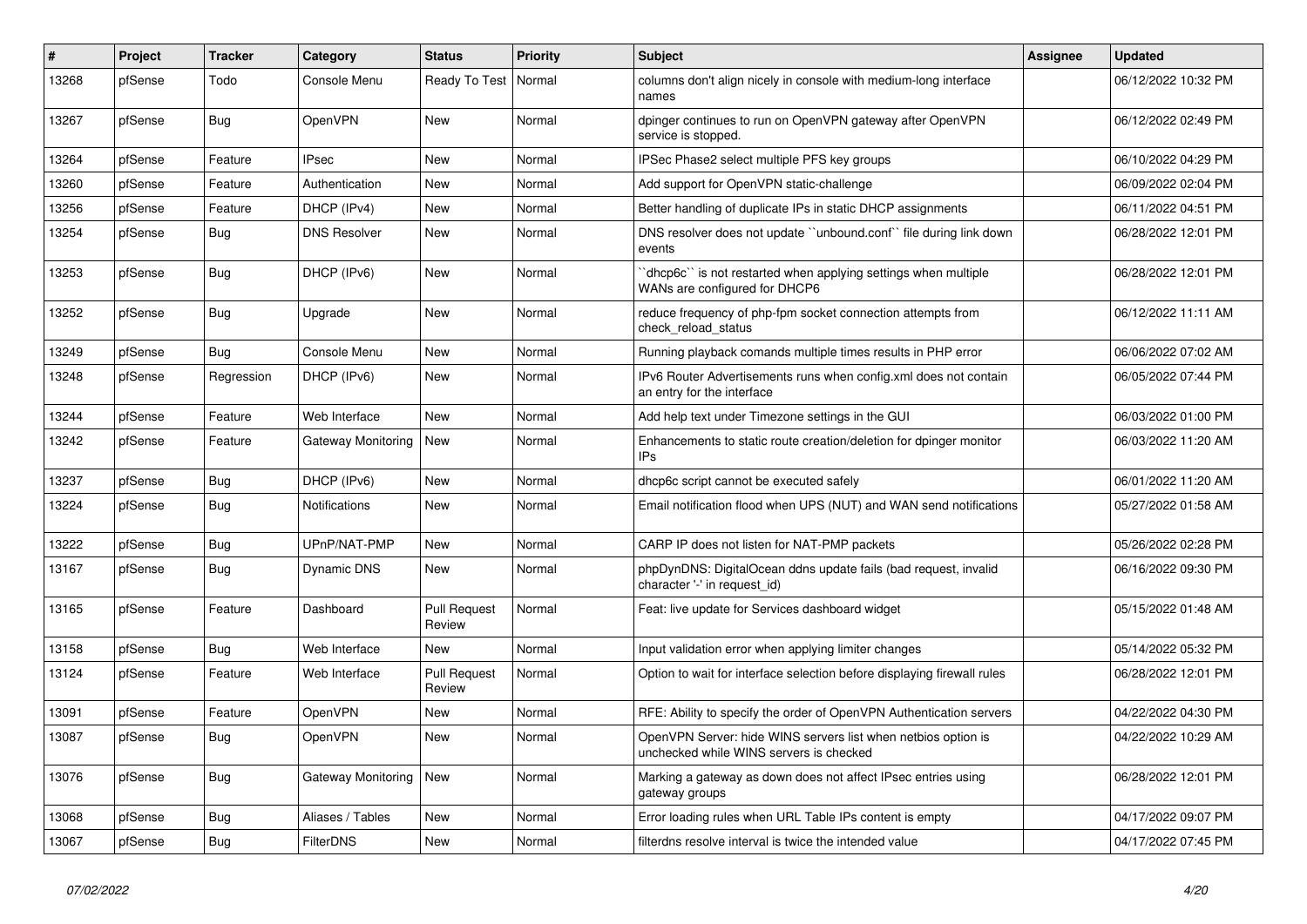| #     | Project | <b>Tracker</b> | Category                                        | <b>Status</b>                 | <b>Priority</b> | <b>Subject</b>                                                                                | <b>Assignee</b> | <b>Updated</b>      |
|-------|---------|----------------|-------------------------------------------------|-------------------------------|-----------------|-----------------------------------------------------------------------------------------------|-----------------|---------------------|
| 13058 | pfSense | Todo           | Rules / NAT                                     | New                           | Normal          | Add static routes and directly connected networks back to policy<br>route negation rules      |                 | 04/13/2022 08:05 AM |
| 13051 | pfSense | Bug            | <b>Traffic Shaper</b><br>(ALTQ)                 | New                           | Normal          | Firewall traffic shaper by interface selection unknow                                         |                 | 04/12/2022 07:03 AM |
| 13046 | pfSense | Bug            | Rules / NAT                                     | New                           | Normal          | Floating rule applied to IPv6 interface with a SLAAC DHCPv6<br>gateway reports error on boot  |                 | 04/11/2022 09:50 AM |
| 13017 | pfSense | Feature        | Packet Capture                                  | New                           | Normal          | Packet capture: add preview results while capture is running                                  |                 | 04/09/2022 11:08 AM |
| 13009 | pfSense | Feature        | OpenVPN                                         | <b>New</b>                    | Normal          | Add option for multiple remote addresses to OpenVPN Client                                    |                 | 03/31/2022 12:42 PM |
| 13003 | pfSense | Bug            | Hardware / Drivers                              | New                           | Normal          | Malicious Driver Detection event on ixl driver                                                |                 | 06/25/2022 05:00 PM |
| 12960 | pfSense | Bug            | Installer                                       | New                           | Normal          | VGA installer image defaults to serial console, serial console is<br>default in GUI settings  |                 | 06/28/2022 12:01 PM |
| 12959 | pfSense | Bug            | DHCP (IPv4)                                     | Feedback                      | Normal          | dhcplease process wrongly update host file if client-hostname is<br>empty                     |                 | 07/01/2022 09:10 AM |
| 12950 | pfSense | Bug            | Routing                                         | New                           | Normal          | OpenVPN as default gateway does not get set at boot time                                      |                 | 04/09/2022 05:46 PM |
| 12947 | pfSense | <b>Bug</b>     | DHCP (IPv6)                                     | <b>Pull Request</b><br>Review | Normal          | DHCP6 client does not take any action if the interface IPv6 address<br>changes during renewal |                 | 06/28/2022 12:01 PM |
| 12938 | pfSense | Bug            | <b>IPv6 Router</b><br>Advertisements<br>(RADVD) | New                           | Normal          | MaxRtrAdvInterval would allow stale DNS servers to be deleted<br>faster                       |                 | 03/12/2022 09:37 AM |
| 12927 | pfSense | Bug            | OpenVPN                                         | New                           | Normal          | OpenVPN with OCSP enabled allows connections with revoked<br>certificates                     |                 | 03/24/2022 08:22 AM |
| 12926 | pfSense | Bug            | Interfaces                                      | Feedback                      | Normal          | Changing LAGG type on CARP interfaces makes VIPs go to an "init"<br>State                     |                 | 03/10/2022 10:52 AM |
| 12922 | pfSense | Bug            | DHCP (IPv4)                                     | <b>New</b>                    | Normal          | Classless static routes received on DHCP WAN can override chosen<br>default gateway           |                 | 03/28/2022 10:08 AM |
| 12905 | pfSense | Bug            | Web Interface                                   | <b>New</b>                    | Normal          | Add VLAN Re-assignment to Import Interface Mismatch Wizard                                    |                 | 03/07/2022 08:05 AM |
| 12903 | pfSense | Feature        | Notifications                                   | New                           | Normal          | alternative authentication methods for email notifications?                                   |                 | 03/07/2022 07:52 AM |
| 12888 | pfSense | Bug            | Rules / NAT                                     | New                           | Normal          | pfSense sends un-NATed packets during OpenVPN startup                                         |                 | 03/01/2022 03:13 PM |
| 12878 | pfSense | <b>Bug</b>     | <b>Traffic Shaper</b><br>(ALTQ)                 | Incomplete                    | Normal          | Traffic shaping by interface, route queue bandwidth inbound, out by<br>a large factor.        |                 | 06/06/2022 07:03 AM |
| 12877 | pfSense | Bug            | Dynamic DNS                                     | Feedback                      | Normal          | Cloudflare DynDNS fails to update more than two addresses                                     |                 | 05/29/2022 06:56 PM |
| 12875 | pfSense | Bug            | Package System                                  | New                           | Normal          | Import zabbix-agent6 and zabbix-proxy6 from FreeBSD Ports                                     |                 | 05/28/2022 06:50 PM |
| 12874 | pfSense | Feature        | OpenVPN                                         | New                           | Normal          | OpenVPN RADIUS Framed-Pool                                                                    |                 | 02/25/2022 02:24 PM |
| 12857 | pfSense | Bug            | Gateways                                        | New                           | Normal          | Firewall gateway goes away when making changes to Bridge0<br>device                           |                 | 02/27/2022 11:20 AM |
| 12848 | pfSense | Feature        | Dynamic DNS                                     | New                           | Normal          | Evaluation of the DynDNS "Result Match" string                                                |                 | 02/22/2022 02:01 AM |
| 12829 | pfSense | Bug            | <b>Traffic Shaper</b><br>(Limiters)             | Feedback                      | Normal          | Dummynet kernel module fails to load after upgrade.                                           |                 | 03/17/2022 09:26 AM |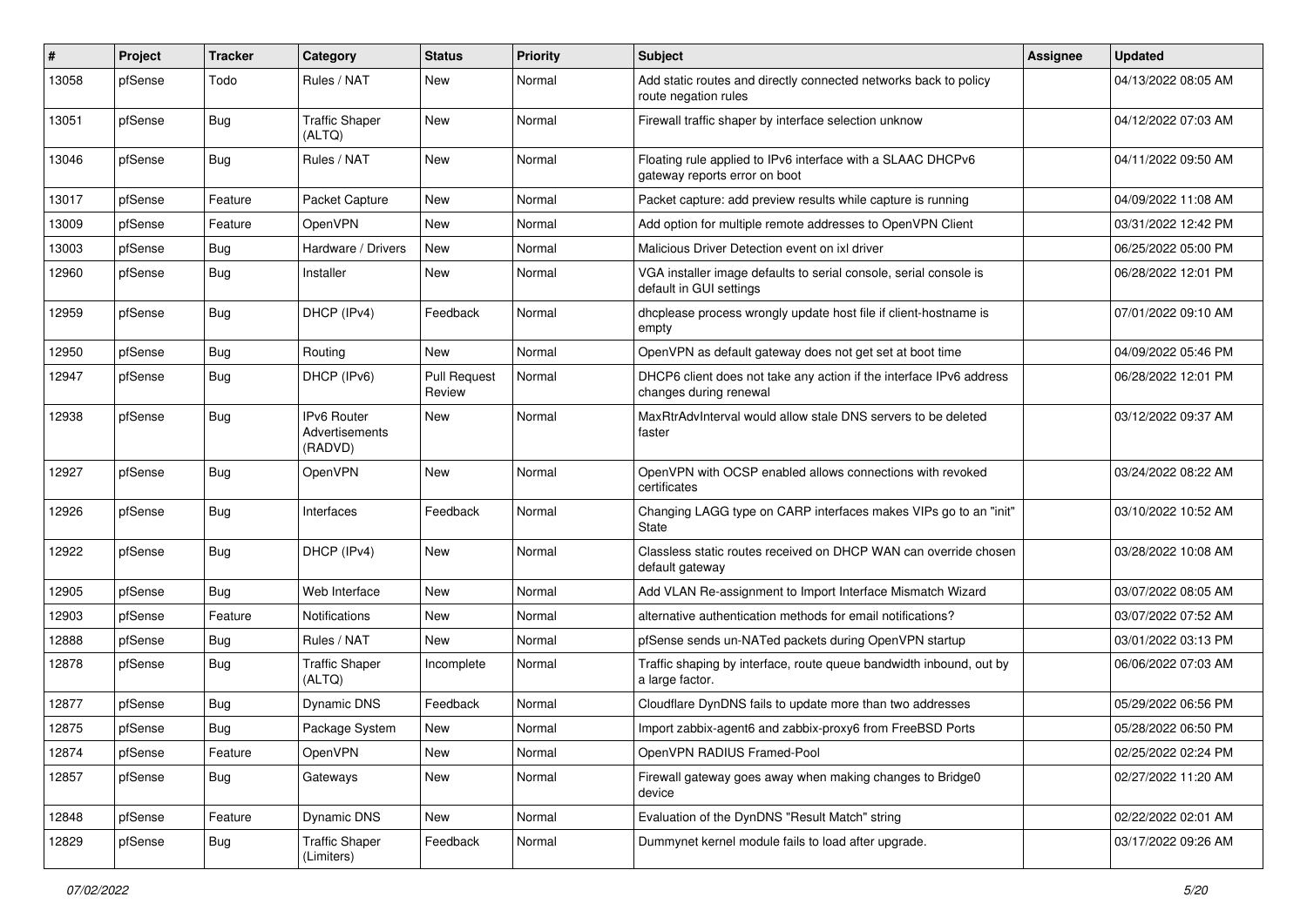| #     | Project | <b>Tracker</b> | Category              | <b>Status</b> | <b>Priority</b> | <b>Subject</b>                                                                                                         | <b>Assignee</b> | <b>Updated</b>      |
|-------|---------|----------------|-----------------------|---------------|-----------------|------------------------------------------------------------------------------------------------------------------------|-----------------|---------------------|
| 12828 | pfSense | Bug            | <b>Wireless</b>       | New           | Normal          | pfSense keeps crashing (Fatal trap 12: page fault while in kernel<br>mode)                                             |                 | 02/21/2022 07:55 AM |
| 12823 | pfSense | Bug            | DHCP (IPv6)           | New           | Normal          | Multiple DHCP6 WAN connections PPPoE interface 'defached'<br>status                                                    |                 | 02/18/2022 05:39 AM |
| 12821 | pfSense | Regression     | Hardware / Drivers    | Confirmed     | Normal          | Intel e1000 driver (em & igb) cannot pass VLAN0 tagged packets                                                         |                 | 06/05/2022 08:23 AM |
| 12797 | pfSense | Bug            | UPnP/NAT-PMP          | New           | Normal          | UPnP+STUN forms invalid outbound NAT rules using the external<br>address discovered from STUN                          |                 | 02/15/2022 01:01 PM |
| 12796 | pfSense | Bug            | Upgrade               | Confirmed     | Normal          | 2.5.2 -> 2.6.0 upgrade segfaults if certain packages are installed.                                                    |                 | 05/24/2022 07:43 AM |
| 12774 | pfSense | <b>Bug</b>     | Backup / Restore      | New           | Normal          | Picture widget image is not saved in backup                                                                            |                 | 04/04/2022 04:48 AM |
| 12768 | pfSense | Feature        | Upgrade               | New           | Normal          | pfSense-repo: Make sure default config file exists                                                                     |                 | 06/28/2022 12:01 PM |
| 12764 | pfSense | Bug            | Gateways              | New           | Normal          | VTI gateway status is pending after assigning the VTI interface                                                        |                 | 02/07/2022 05:41 AM |
| 12747 | pfSense | Bug            | Logging               | <b>New</b>    | Normal          | System log is filled by sshguard                                                                                       |                 | 06/30/2022 05:21 AM |
| 12740 | pfSense | Bug            | FreeBSD               | Incomplete    | Normal          | panic: esp input cb: Unexpected address family                                                                         |                 | 01/27/2022 01:19 PM |
| 12737 | pfSense | Bug            | Certificates          | New           | Normal          | CApath is not defined by default in curl                                                                               |                 | 06/28/2022 12:01 PM |
| 12730 | pfSense | Bug            | <b>Captive Portal</b> | New           | Normal          | RADIUS accounting does not work if WAN is down                                                                         |                 | 01/26/2022 05:13 AM |
| 12726 | pfSense | Bug            | Authentication        | New           | Normal          | LDAP select container button auto populate                                                                             |                 | 01/25/2022 01:48 PM |
| 12708 | pfSense | Bug            | Aliases / Tables      | <b>New</b>    | Normal          | alias with non resolving DNS entry breaks underlying pf table                                                          |                 | 02/20/2022 06:13 PM |
| 12705 | pfSense | <b>Bug</b>     | <b>IPsec</b>          | Incomplete    | Normal          | ECDSA certificate does not work for IPSec VPN phase 1                                                                  |                 | 01/24/2022 03:22 PM |
| 12679 | pfSense | Feature        | Interfaces            | New           | Normal          | Remind user to update DHCPv6 range when changing interface IPv6<br>prefix                                              |                 | 01/12/2022 07:36 AM |
| 12676 | pfSense | Feature        | Rules / NAT           | New           | Normal          | Add the Tagged option on the Port Forward rules edit page                                                              |                 | 01/11/2022 05:52 AM |
| 12665 | pfSense | Feature        | Rules / NAT           | New           | Normal          | Ability to add custom pf rules from the GUI                                                                            |                 | 01/07/2022 09:30 AM |
| 12648 | pfSense | Bug            | <b>Captive Portal</b> | New           | Normal          | Undocumented variables 'listenporthttp' and 'listenporthttps'                                                          |                 | 12/28/2021 10:44 AM |
| 12625 | pfSense | Feature        | Logging               | New           | Normal          | Granular logging options for default firewall rules.                                                                   |                 | 12/21/2021 06:39 PM |
| 12612 | pfSense | <b>Bug</b>     | <b>DNS Resolver</b>   | New           | Normal          | DNS Resolver is restarted during every "rc.newwanip" event                                                             |                 | 06/28/2022 12:01 PM |
| 12602 | pfSense | Feature        | Dynamic DNS           | New           | Normal          | DHCPv6 should allow DDNS Client updates for hosts                                                                      |                 | 12/15/2021 11:00 AM |
| 12600 | pfSense | Feature        | Aliases / Tables      | New           | Normal          | allow custom mask for a network alias created from a FQDN                                                              |                 | 12/15/2021 10:50 AM |
| 12581 | pfSense | Regression     | DHCP (IPv6)           | New           | Normal          | CARP IPv6 assigned address does not get advertised to endpoints<br>with RADV                                           |                 | 12/16/2021 02:34 PM |
| 12563 | pfSense | <b>Bug</b>     | OpenVPN               | New           | Normal          | OpenVPN server doesn't support Framed-IPv6-Address RADIUS<br>attribute                                                 |                 | 12/03/2021 11:19 AM |
| 12553 | pfSense | Feature        | Backup / Restore      | New           | Normal          | Auto Config Backup: Allow selecting multiple backups for deletion                                                      |                 | 02/22/2022 04:27 AM |
| 12552 | pfSense | Bug            | OpenVPN               | New           | Normal          | "Pull DNS" option within OpenVPN client does not cause pfSense to<br>use DNS servers assigned by remote OpenVPN server |                 | 12/08/2021 08:45 AM |
| 12543 | pfSense | Bug            | Web Interface         | Feedback      | Normal          | Deleteing a Outbound NAT rule gave me an empty rule and<br>displayed php error in UI.                                  |                 | 02/14/2022 04:36 AM |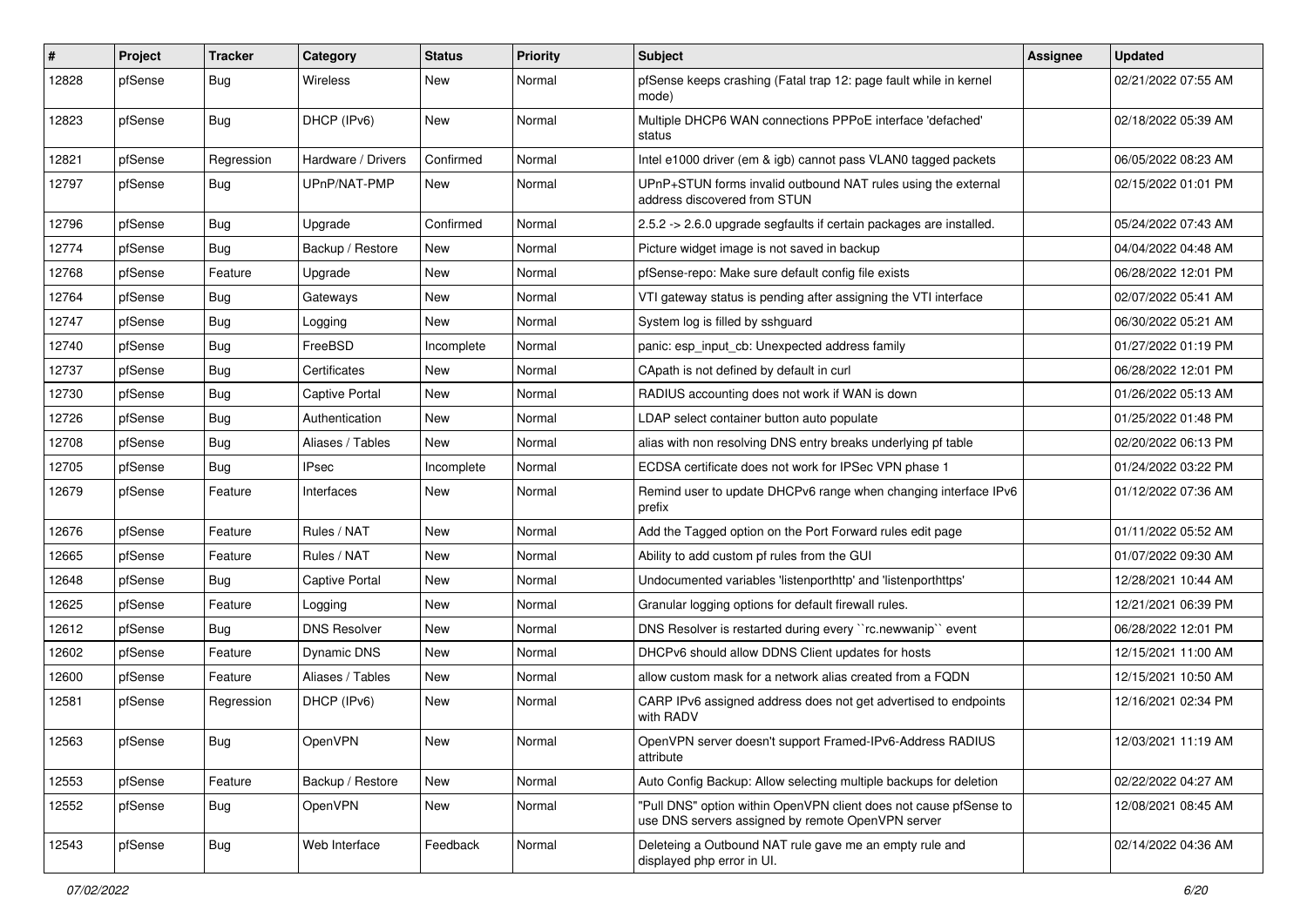| #     | Project | <b>Tracker</b> | Category                 | <b>Status</b>                 | <b>Priority</b> | <b>Subject</b>                                                                                                                   | <b>Assignee</b> | <b>Updated</b>      |
|-------|---------|----------------|--------------------------|-------------------------------|-----------------|----------------------------------------------------------------------------------------------------------------------------------|-----------------|---------------------|
| 12542 | pfSense | <b>Bug</b>     | Virtual IP Addresses     | <b>New</b>                    | Normal          | Cannot assign a same IPv6 Link-Local address to different interfaces                                                             |                 | 11/25/2021 01:41 AM |
| 12519 | pfSense | Bug            | Authentication           | New                           | Normal          | Fail authentication using special character in password via the LDAP<br>connector                                                |                 | 11/12/2021 07:39 AM |
| 12509 | pfSense | Bug            | OpenVPN                  | New                           | Normal          | Deffered authentication does not work with auth-gen-token<br>external-auth or pusk "auth-token"                                  |                 | 11/08/2021 04:01 AM |
| 12508 | pfSense | Bug            | <b>DHCP Relay</b>        | New                           | Normal          | DHCP Relay over VPN                                                                                                              |                 | 11/06/2021 11:25 AM |
| 12504 | pfSense | Bug            | Interfaces               | New                           | Normal          | BCM57412 NetXtreme-E 10Gb RDMA Ethernet controller issue                                                                         |                 | 11/05/2021 04:51 AM |
| 12483 | pfSense | Bug            | Configuration<br>Backend | New                           | Normal          | GUI creates inconsistent config.xml                                                                                              |                 | 10/23/2021 06:48 AM |
| 12473 | pfSense | Feature        | <b>IPsec</b>             | <b>New</b>                    | Normal          | Allow user adjustment of IPsec Keep Alive periodic checks                                                                        |                 | 12/22/2021 05:59 AM |
| 12467 | pfSense | Bug            | <b>Captive Portal</b>    | <b>New</b>                    | Normal          | CP error on client disconnect after reboot                                                                                       |                 | 10/17/2021 05:35 AM |
| 12464 | pfSense | Bug            | Logging                  | <b>Pull Request</b><br>Review | Normal          | Syslog Auth messages are sent as Emergency Level                                                                                 |                 | 06/28/2022 12:01 PM |
| 12459 | pfSense | Todo           | Virtual IP Addresses     | <b>New</b>                    | Normal          | Add IP Alias subnet input validation                                                                                             |                 | 10/15/2021 09:35 AM |
| 12458 | pfSense | Feature        | Authentication           | New                           | Normal          | Use "unixHomeDirectory" instead of "homeDirectory" when LDAP<br>authentication server is Active Directory                        |                 | 10/15/2021 08:18 AM |
| 12451 | pfSense | <b>Bug</b>     | Virtual IP Addresses     | <b>New</b>                    | Normal          | deleteVIP() does not check RFC2136 Update Source                                                                                 |                 | 10/13/2021 10:06 AM |
| 12436 | pfSense | Bug            | PPPoE Server             | New                           | Normal          | Pppoe server config gui does not allow setting of chap<br>authentication, and sets the network start address for allocation to 0 |                 | 10/21/2021 08:15 AM |
| 12421 | pfSense | Bug            | Rules / NAT              | New                           | Normal          | IPV6 limiter bug                                                                                                                 |                 | 10/02/2021 08:44 AM |
| 12401 | pfSense | Bug            | <b>Traffic Graphs</b>    | <b>New</b>                    | Normal          | Traffic graphs with untagged and tagged VLAN on same interface                                                                   |                 | 09/23/2021 09:18 PM |
| 12382 | pfSense | Regression     | OpenVPN                  | New                           | Normal          | Certificate Depth checking creates OpenVPN micro-outages every<br>time a user authenticates after 2.5.2 upgrade                  |                 | 01/17/2022 04:17 AM |
| 12367 | pfSense | Todo           | Installer                | New                           | Normal          | ZFS: Do not show memstick disk on target list                                                                                    |                 | 09/13/2021 07:37 AM |
| 12357 | pfSense | <b>Bug</b>     | <b>Captive Portal</b>    | New                           | Normal          | Captive Portal popup Logout button loads full login page in popup<br>when clicked                                                |                 | 10/27/2021 12:10 PM |
| 12300 | pfSense | Feature        | Hardware / Drivers       | New                           | Normal          | Add Aquantia Atlantic driver to pfsense                                                                                          |                 | 09/14/2021 06:49 AM |
| 12283 | pfSense | Bug            | Authentication           | New                           | Normal          | LDAP/RADIUS authentication servers configuration does not allow<br>source IP address to be specified                             |                 | 08/20/2021 01:15 AM |
| 12259 | pfSense | Bug            | <b>Operating System</b>  | New                           | Normal          | Intel em NICs Suffering Performance Degradation on FreeBSD12                                                                     |                 | 02/25/2022 09:28 PM |
| 12249 | pfSense | Bug            | Backup / Restore         | <b>New</b>                    | Normal          | HAProxy causing failed ACB backups                                                                                               |                 | 11/15/2021 11:58 PM |
| 12243 | pfSense | Todo           | Package System           | New                           | Normal          | Implement "``plugin_interfaces()``                                                                                               |                 | 02/07/2022 03:50 AM |
| 12215 | pfSense | Regression     | OpenVPN                  | Feedback                      | Normal          | OpenVPN does not resync when running on a gateway group                                                                          |                 | 12/22/2021 05:49 AM |
| 12190 | pfSense | Feature        | Rules / NAT              | New                           | Normal          | Add ability to reference ipv6 prefix in firewall rules and aliases                                                               |                 | 08/05/2021 01:47 PM |
| 12176 | pfSense | Todo           | Interfaces               | <b>Pull Request</b><br>Review | Normal          | Hide WireGuard interfaces on appropriate pages                                                                                   |                 | 08/11/2021 12:52 AM |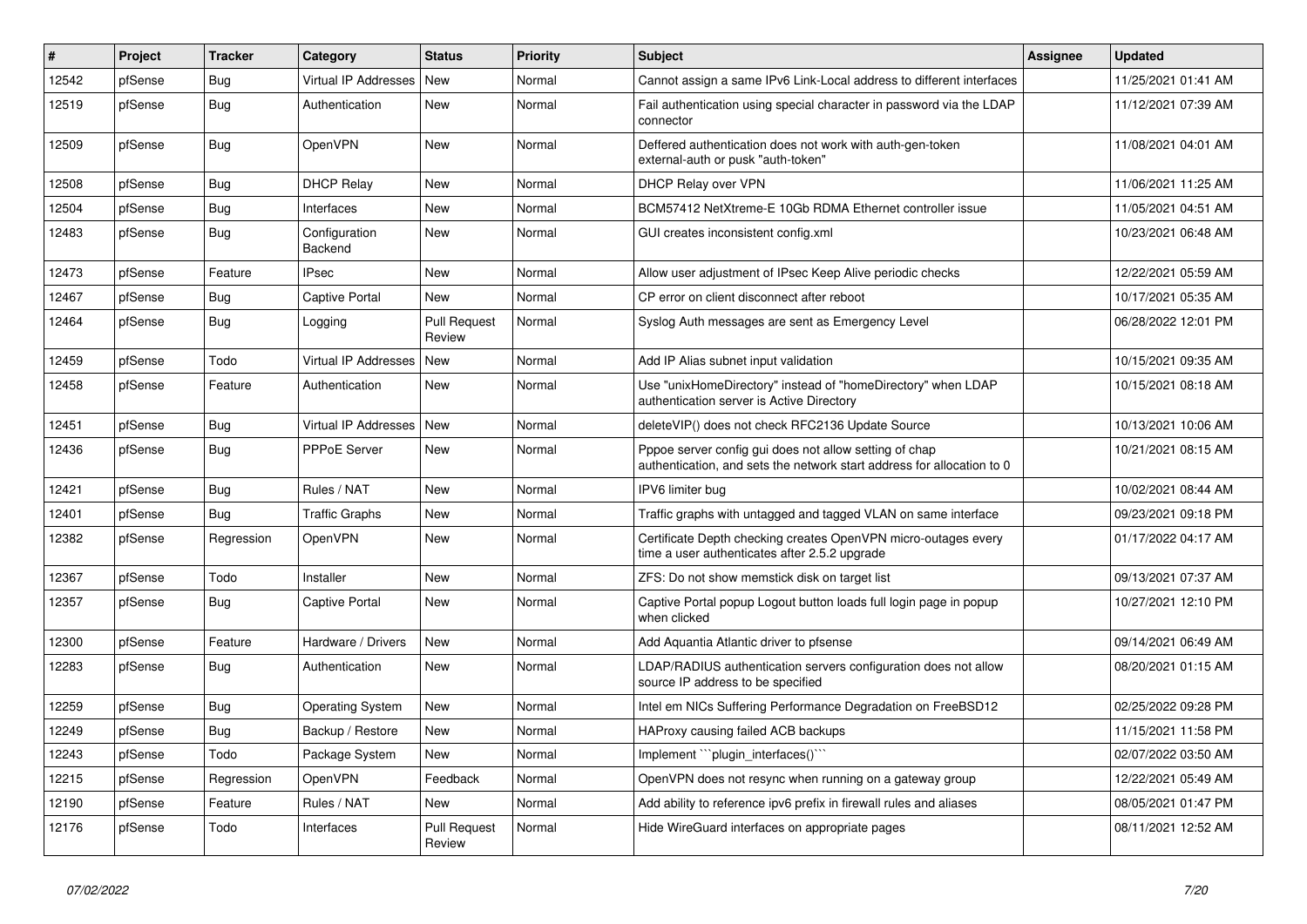| ∦     | Project | <b>Tracker</b> | Category             | <b>Status</b> | <b>Priority</b> | <b>Subject</b>                                                                                           | Assignee | <b>Updated</b>      |
|-------|---------|----------------|----------------------|---------------|-----------------|----------------------------------------------------------------------------------------------------------|----------|---------------------|
| 12139 | pfSense | Feature        | <b>DNS Forwarder</b> | <b>New</b>    | Normal          | Add support in for specifying a DNSMASQ configuration file                                               |          | 07/16/2021 09:45 PM |
| 12122 | pfSense | Bug            | Web Interface        | New           | Normal          | Perform greedy actions asychronously                                                                     |          | 07/10/2021 01:10 PM |
| 12121 | pfSense | Feature        | <b>OpenVPN</b>       | New           | Normal          | Wider "local network(s)" fields in OpenVPN server configuration                                          |          | 07/19/2021 07:37 AM |
| 12120 | pfSense | Feature        | <b>DHCP Relay</b>    | New           | Normal          | Permit several sets of destination DHCP servers in DHCP relay                                            |          | 07/11/2021 05:41 PM |
| 12095 | pfSense | <b>Bug</b>     | Authentication       | New           | Normal          | Memory leak in pcscd                                                                                     |          | 06/01/2022 01:01 PM |
| 12091 | pfSense | Feature        | Authentication       | New           | Normal          | RFE: Add support for sssd authentication                                                                 |          | 12/10/2021 04:55 PM |
| 12077 | pfSense | Feature        | Gateways             | New           | Normal          | Allow stick-connections per gateway group                                                                |          | 06/24/2021 08:45 AM |
| 12056 | pfSense | Bug            | Logging              | <b>New</b>    | Normal          | Filterlog says "Unknown Option %u"                                                                       |          | 06/18/2021 05:51 AM |
| 12055 | pfSense | Feature        | Virtual IP Addresses | Feedback      | Normal          | Option to disable XMLRPC Sync for Loopback Virtual IPs                                                   |          | 06/18/2021 09:05 AM |
| 11974 | pfSense | Feature        | <b>XMLRPC</b>        | <b>New</b>    | Normal          | XMLRPC synchronization for igmmproxy settings                                                            |          | 05/29/2021 03:58 PM |
| 11960 | pfSense | Bug            | Gateway Monitoring   | Feedback      | Normal          | Gateway Monitoring Traffic Goes Out Default Gateway                                                      |          | 12/20/2021 05:43 AM |
| 11956 | pfSense | Feature        | Web Interface        | <b>New</b>    | Normal          | "add" button in the top of pages with many user-added items                                              |          | 07/10/2021 01:01 PM |
| 11954 | pfSense | Feature        | <b>IGMP Proxy</b>    | New           | Normal          | <b>Multicast limits</b>                                                                                  |          | 05/25/2021 12:36 AM |
| 11953 | pfSense | Bug            | <b>IGMP Proxy</b>    | New           | Normal          | XG-1541 crashes when igmpproxy is enabled and network interfaces<br>status change                        |          | 05/24/2021 04:55 PM |
| 11925 | pfSense | Bug            | OpenVPN              | <b>New</b>    | Normal          | Calling-Station-Id always set to WAN IP                                                                  |          | 05/14/2021 09:27 AM |
| 11876 | pfSense | Feature        | Hardware / Drivers   | New           | Normal          | OpenSSL does not use QAT acceleration on pfSense Plus<br>21.02-RELEASE-p1 or 21.05-DEVELOPMENT           |          | 05/03/2021 08:02 AM |
| 11872 | pfSense | Bug            | Interfaces           | New           | Normal          | gif interfaces reporting incorrect traffic counters                                                      |          | 12/30/2021 04:00 AM |
| 11856 | pfSense | Feature        | Diagnostics          | New           | Normal          | Replace/add Alias or DNS names for known LAN addresses in the<br>State table                             |          | 04/27/2021 08:01 AM |
| 11786 | pfSense | Bug            | Services             | New           | Normal          | SSH incomplete setup and startup fail while recovering XML backup<br>in a fresh install of pfSense 2.5.0 |          | 04/17/2021 01:36 PM |
| 11778 | pfSense | Bug            | OpenVPN              | <b>New</b>    | Normal          | OpenVPN uses 100% CPU after experiencing packet loss                                                     |          | 02/28/2022 07:38 AM |
| 11761 | pfSense | Bug            | L <sub>2</sub> TP    | New           | Normal          | L2TP/IPsec VPN : PPP LCP negotiation occurs before user<br>authentication                                |          | 03/31/2021 04:52 AM |
| 11759 | pfSense | Bug            | Dashboard            | New           | Normal          | Traffic graphs on dashboard double upload on pppoe links                                                 |          | 12/30/2021 04:00 AM |
| 11757 | pfSense | Feature        | <b>XMLRPC</b>        | New           | Normal          | Allow XMLRPC sync to bypass default auth server in favor of local<br>database                            |          | 03/30/2021 03:18 PM |
| 11731 | pfSense | Bug            | Hardware / Drivers   | New           | Normal          | Missing support for Realtek USB NICs                                                                     |          | 03/30/2021 04:32 AM |
| 11730 | pfSense | <b>Bug</b>     | Web Interface        | New           | Normal          | Improve visibility of option selections in dark themes                                                   |          | 03/25/2021 09:38 PM |
| 11724 | pfSense | <b>Bug</b>     | Package System       | New           | Normal          | Packages unexpectedly removed when changing update branches                                              |          | 03/29/2021 08:09 AM |
| 11717 | pfSense | <b>Bug</b>     | Rules / NAT          | New           | Normal          | Incorrect port forwarding rules if Destination port alias is not equal to<br>Redirect target port alias  |          | 03/22/2021 06:06 AM |
| 11715 | pfSense | Bug            | OpenVPN              | New           | Normal          | OpenVPN MTU                                                                                              |          | 03/22/2021 01:35 AM |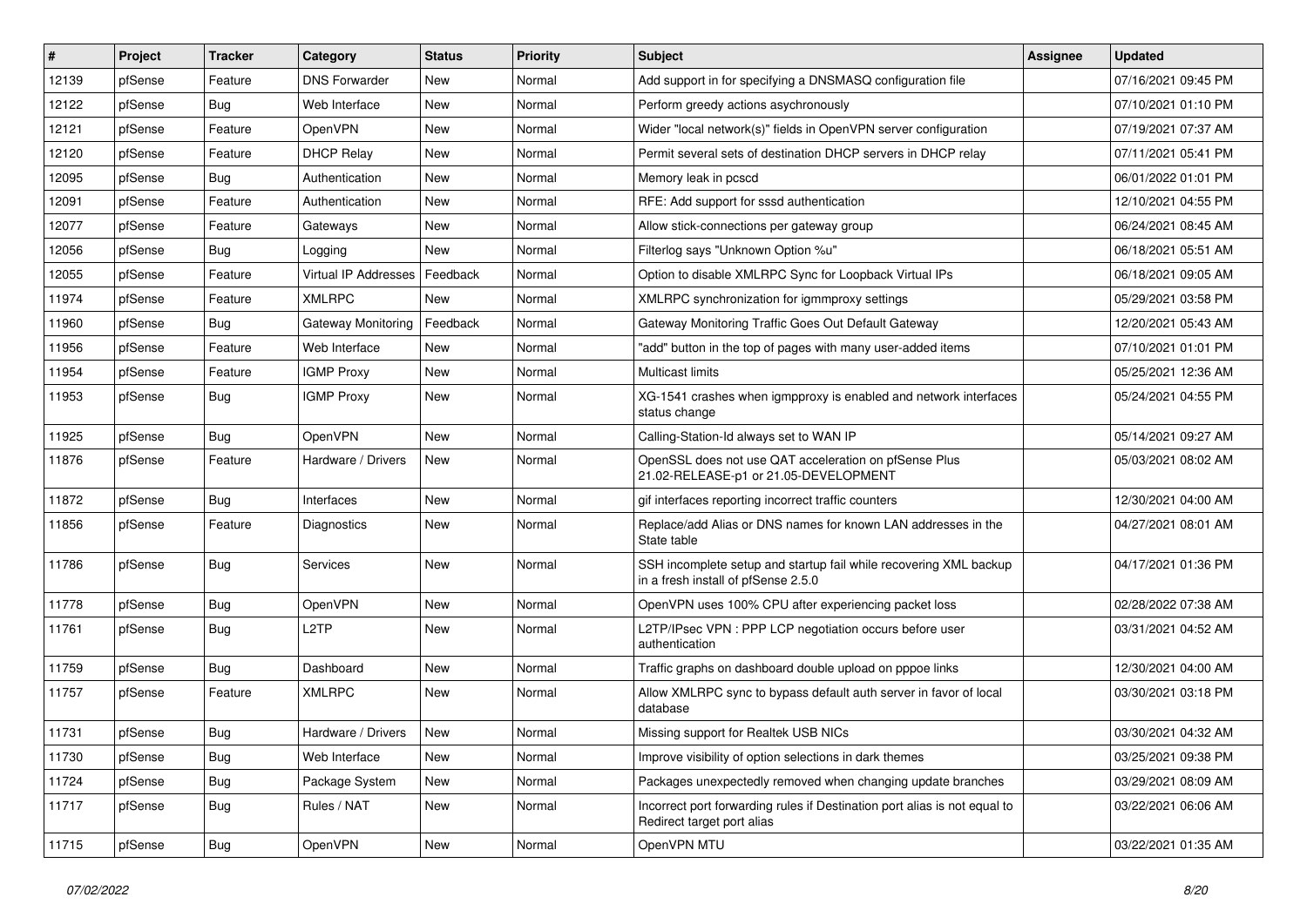| #     | Project | <b>Tracker</b> | Category                            | <b>Status</b> | <b>Priority</b> | <b>Subject</b>                                                                                                                                                                                  | <b>Assignee</b> | <b>Updated</b>      |
|-------|---------|----------------|-------------------------------------|---------------|-----------------|-------------------------------------------------------------------------------------------------------------------------------------------------------------------------------------------------|-----------------|---------------------|
| 11666 | pfSense | <b>Bug</b>     | Logging                             | New           | Normal          | GUI Firewall log search not parsing filter.log beyond hard coded limit                                                                                                                          |                 | 03/12/2021 11:38 AM |
| 11657 | pfSense | Bug            | Interfaces                          | New           | Normal          | netmap_ring_reinit error                                                                                                                                                                        |                 | 03/18/2021 10:32 PM |
| 11641 | pfSense | Bug            | Interfaces                          | New           | Normal          | On xn based interfaces without the VLANMTU flag the first VLAN tag<br>defined does not follow the parent interface MTU settings. All<br>subsequent VLAN tags follow the parent interface's MTU. |                 | 03/09/2021 06:42 PM |
| 11625 | pfSense | Feature        | OpenVPN                             | New           | Normal          | Cisco-AVPair aliases support                                                                                                                                                                    |                 | 03/05/2021 12:35 AM |
| 11619 | pfSense | Bug            | Upgrade                             | New           | Normal          | Unable to upgrade 2.4.4-p3 to 2.5/21.02-p1                                                                                                                                                      |                 | 08/15/2021 10:00 AM |
| 11604 | pfSense | Feature        | WireGuard                           | New           | Normal          | WireGuard Dynamic Listen Port Randomization                                                                                                                                                     |                 | 03/19/2021 10:59 AM |
| 11556 | pfSense | Bug            | Rules / NAT                         | New           | Normal          | Kill all states associated with a NAT address                                                                                                                                                   |                 | 03/19/2021 10:29 AM |
| 11548 | pfSense | Bug            | Rules / NAT                         | <b>New</b>    | Normal          | "rule expands to no valid combination" error from port forward<br>automatic rule mixing IPv4 and IPv6 elements                                                                                  |                 | 02/27/2021 03:18 PM |
| 11541 | pfSense | Bug            | OpenVPN                             | New           | Normal          | OpenVPN status does not work properly when set to TCP and<br>Concurrent Connections = 1                                                                                                         |                 | 03/02/2021 02:27 PM |
| 11503 | pfSense | Bug            | <b>OpenVPN</b>                      | New           | Normal          | Using multiple authentication backends on an OpenVPN server fails                                                                                                                               |                 | 02/23/2021 12:23 PM |
| 11473 | pfSense | Bug            | Web Interface                       | <b>New</b>    | Normal          | System Activity shows invalid data on SG-3100                                                                                                                                                   |                 | 02/19/2021 08:12 PM |
| 11430 | pfSense | Bug            | Interfaces                          | New           | Normal          | PHP console spam after Assigning Interfaces                                                                                                                                                     |                 | 10/09/2021 10:37 AM |
| 11429 | pfSense | Bug            | Web Interface                       | New           | Normal          | System Log / Settings form activates "Reset Log Files" button on<br>enter                                                                                                                       |                 | 10/28/2021 01:35 PM |
| 11412 | pfSense | Bug            | Interfaces                          | <b>New</b>    | Normal          | LLDPD Package Doesn't Work with Switchports                                                                                                                                                     |                 | 02/12/2021 08:12 PM |
| 11379 | pfSense | Feature        | <b>Captive Portal</b>               | New           | Normal          | <b>Template Roll Printer</b>                                                                                                                                                                    |                 | 02/07/2021 05:26 AM |
| 11363 | pfSense | Bug            | Installer                           | New           | Normal          | Clean Install 2.5.0 fails due to hardware incompability                                                                                                                                         |                 | 02/04/2021 11:06 AM |
| 11335 | pfSense | Bug            | Interfaces                          | New           | Normal          | Spoofing the MAC on a LAGG interface does not work for some NIC<br>types.                                                                                                                       |                 | 01/29/2021 09:10 AM |
| 11324 | pfSense | Feature        | Logging                             | <b>New</b>    | Normal          | Separate syslog "Remote log servers" Parameters                                                                                                                                                 |                 | 01/27/2021 10:47 AM |
| 11302 | pfSense | Feature        | WireGuard                           | New           | Normal          | WireGuard XMLRPC sync                                                                                                                                                                           |                 | 03/19/2021 10:59 AM |
| 11280 | pfSense | Todo           | WireGuard                           | <b>New</b>    | Normal          | Add WireGuard to ALTQ list                                                                                                                                                                      |                 | 04/27/2021 12:32 PM |
| 11268 | pfSense | Bug            | Web Interface                       | New           | Normal          | Cookie named 'id' prevents Edit form fields being set properly                                                                                                                                  |                 | 09/03/2021 06:16 AM |
| 11262 | pfSense | Feature        | Rules / NAT                         | <b>New</b>    | Normal          | Time Based Rules - selects all days in the current month                                                                                                                                        |                 | 04/27/2021 12:32 PM |
| 11257 | pfSense | Feature        | Upgrade                             | New           | Normal          | Installed Packages: Update all button                                                                                                                                                           |                 | 01/18/2021 10:45 AM |
| 11243 | pfSense | Feature        | Interfaces                          | New           | Normal          | individual pfctl snort2c tables per interface only blocking IPs for<br>specific interface when a rule triggers in snort/suricata                                                                |                 | 01/14/2021 03:02 PM |
| 11232 | pfSense | <b>Bug</b>     | <b>Operating System</b>             | New           | Normal          | Fix pfSense_fsync                                                                                                                                                                               |                 | 01/08/2021 08:53 AM |
| 11203 | pfSense | <b>Bug</b>     | Certificates                        | New           | Normal          | certificate manager very slow                                                                                                                                                                   |                 | 12/31/2020 11:57 AM |
| 11192 | pfSense | <b>Bug</b>     | <b>Traffic Shaper</b><br>(Limiters) | Feedback      | Normal          | Using Limiters causes out of order packets within one TCP or UDP<br>flow                                                                                                                        |                 | 01/06/2021 12:09 AM |
| 11189 | pfSense | Feature        | <b>Captive Portal</b>               | New           | Normal          | Captive Portal - Tarpit option                                                                                                                                                                  |                 | 12/23/2020 06:44 PM |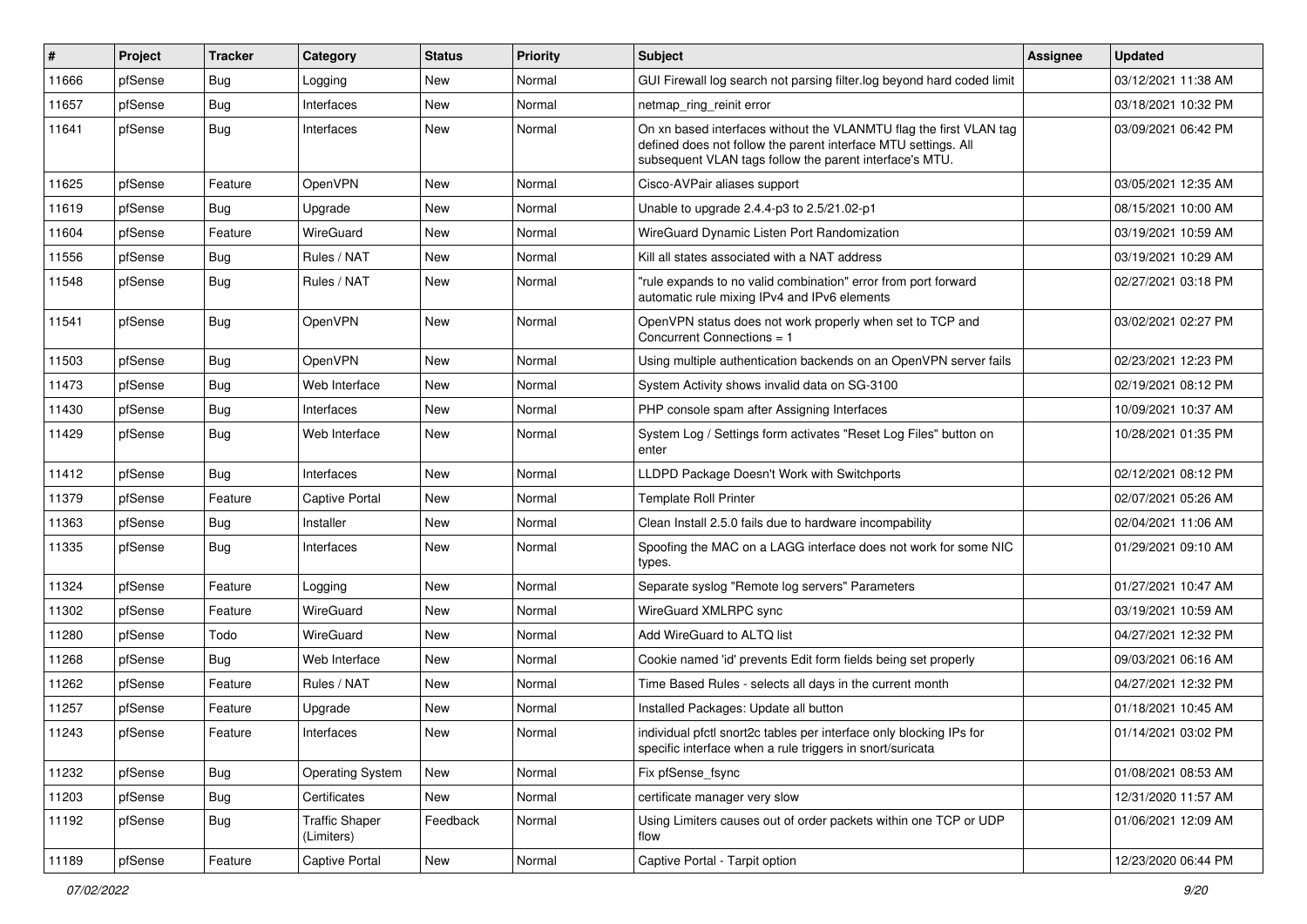| $\vert$ # | Project | <b>Tracker</b> | Category                        | <b>Status</b> | Priority | <b>Subject</b>                                                                            | <b>Assignee</b> | <b>Updated</b>      |
|-----------|---------|----------------|---------------------------------|---------------|----------|-------------------------------------------------------------------------------------------|-----------------|---------------------|
| 11184     | pfSense | Bug            | FreeBSD                         | <b>New</b>    | Normal   | PF: State policy cannot be configurable                                                   |                 | 02/09/2021 02:43 AM |
| 11177     | pfSense | Bug            | <b>Dynamic DNS</b>              | New           | Normal   | DDNSv6 not using Check IP Services                                                        |                 | 12/21/2020 05:02 AM |
| 11174     | pfSense | Bug            | <b>Traffic Shaper</b><br>(ALTQ) | Feedback      | Normal   | Incorrect traffic shaping on pppoe interface                                              |                 | 12/21/2020 11:21 PM |
| 11149     | pfSense | Bug            | <b>DHCP Relay</b>               | New           | Normal   | DHCP relay won't start with DHCP server behind gateway                                    |                 | 03/22/2021 05:13 AM |
| 11147     | pfSense | Bug            | <b>Dynamic DNS</b>              | New           | Normal   | Domeneshop DynDNS IPv4 and IPv6                                                           |                 | 12/09/2020 11:47 PM |
| 11110     | pfSense | <b>Bug</b>     | Backup / Restore                | New           | Normal   | Backup file should be checked before restoring a specific area                            |                 | 12/05/2020 02:50 PM |
| 11084     | pfSense | Feature        | Dynamic DNS                     | New           | Normal   | Dynamic DNS include option to specify virtual IP addresses                                |                 | 11/19/2020 01:26 PM |
| 11056     | pfSense | Feature        | Interfaces                      | <b>New</b>    | Normal   | Add option to disable flow-control on interfaces in GUI                                   |                 | 11/11/2020 04:41 PM |
| 10980     | pfSense | <b>Bug</b>     | <b>Operating System</b>         | <b>New</b>    | Normal   | rc.local is executed at login by rc.initial, and not at boot time.                        |                 | 10/19/2020 09:39 AM |
| 10962     | pfSense | Feature        | Dynamic DNS                     | <b>New</b>    | Normal   | Add Cpanel support for Dynamic DNS Clients                                                |                 | 12/28/2020 01:56 PM |
| 10890     | pfSense | Feature        | Interfaces                      | <b>New</b>    | Normal   | Allow multiple assigned interfaces to track status of a single switch<br>port             |                 | 09/14/2020 07:20 AM |
| 10843     | pfSense | Feature        | Authentication                  | <b>New</b>    | Normal   | Allow user manager settings to specify multiple authentication<br>servers                 |                 | 01/13/2022 07:22 AM |
| 10839     | pfSense | Feature        | <b>Traffic Shaper</b><br>(ALTQ) | <b>New</b>    | Normal   | Add popular messengers to the Traffic Shaper Wizard                                       |                 | 08/18/2020 10:07 AM |
| 10833     | pfSense | <b>Bug</b>     | Configuration<br>Backend        | <b>New</b>    | Normal   | unbound exits on configuration error when link status flaps on LAN<br>interface           |                 | 08/13/2020 11:53 PM |
| 10822     | pfSense | <b>Bug</b>     | DHCP (IPv6)                     | <b>New</b>    | Normal   | Deprecated IPv6 prefix won't be announced as deprecated to clients                        |                 | 08/10/2020 09:23 AM |
| 10805     | pfSense | Feature        | Hardware / Drivers              | <b>New</b>    | Normal   | Intel QAT (QuickAssist) encryption support for PfSense                                    |                 | 07/31/2020 03:13 PM |
| 10765     | pfSense | Bug            | Authentication                  | <b>New</b>    | Normal   | Ampersands in Idap extended query are escaped twice                                       |                 | 09/02/2020 07:55 AM |
| 10729     | pfSense | Bug            | Package System                  | <b>New</b>    | Normal   | Certificate verification failed for pkg.freebsd.org                                       |                 | 07/05/2020 01:12 AM |
| 10726     | pfSense | Bug            | Rules / NAT                     | New           | Normal   | Sticky-connections option is bugged - sticky-address cannot be<br>redefined               |                 | 11/12/2020 10:12 AM |
| 10718     | pfSense | Feature        | <b>Notifications</b>            | <b>New</b>    | Normal   | Email notifications - add new field to enter a from: name                                 |                 | 07/01/2020 09:08 AM |
| 10715     | pfSense | Bug            | <b>DHCP Relay</b>               | New           | Normal   | DHCPv6 relay always uses the "first" IPv6 address of an interface                         |                 | 06/29/2020 05:01 AM |
| 10714     | pfSense | Bug            | DHCP (IPv6)                     | New           | Normal   | radvd only gives out the prefix of the "first" IPv6 address of an<br>interface            |                 | 10/06/2020 01:03 PM |
| 10712     | pfSense | <b>Bug</b>     | Rules / NAT                     | <b>New</b>    | Normal   | "default allow LAN IPv6 to any" rule does not work right after boot<br>when using IPv6 PD |                 | 06/30/2020 12:17 AM |
| 10671     | pfSense | <b>Bug</b>     | Operating System                | <b>New</b>    | Normal   | pfsense 2.4.5 1 does not boot on Gen2 2012R2 HyperV VM                                    |                 | 05/09/2021 06:39 AM |
| 10651     | pfSense | Feature        | OpenVPN                         | <b>New</b>    | Normal   | Remove/replace deprecated OpenVPN options                                                 |                 | 06/10/2020 11:32 AM |
| 10624     | pfSense | <b>Bug</b>     | <b>DNS Resolver</b>             | <b>New</b>    | Normal   | Unbound configuration memory leak with python module $+$ register<br>DHCP leases active   |                 | 02/26/2021 10:27 AM |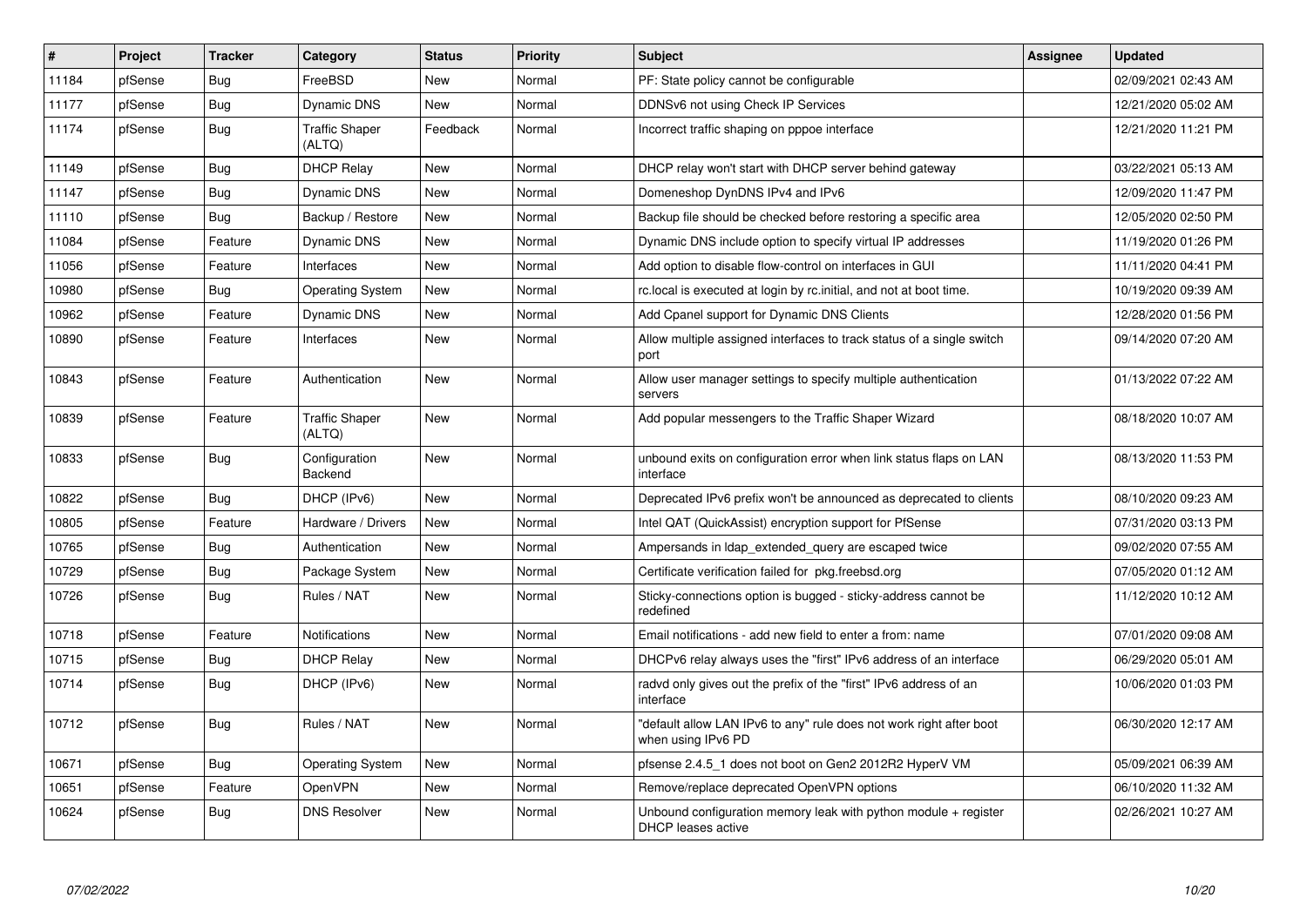| #     | Project | <b>Tracker</b> | Category                     | <b>Status</b> | Priority | Subject                                                                                                           | <b>Assignee</b> | <b>Updated</b>      |
|-------|---------|----------------|------------------------------|---------------|----------|-------------------------------------------------------------------------------------------------------------------|-----------------|---------------------|
| 10621 | pfSense | Feature        | Hardware / Drivers           | Feedback      | Normal   | Update system.inc/system_identify_specific_platform() update to<br>accommodate AWS, Azure and GCP                 |                 | 06/02/2020 03:16 PM |
| 10584 | pfSense | Bug            | Hardware / Drivers           | New           | Normal   | SG-3100 with M.2: shutdown instead of reboot                                                                      |                 | 07/21/2020 03:08 AM |
| 10581 | pfSense | Feature        | Logging                      | New           | Normal   | Provide ability to disable nginx access logging to remote syslog<br>server                                        |                 | 05/21/2020 08:36 PM |
| 10577 | pfSense | Bug            | Hardware / Drivers           | Feedback      | Normal   | intel x553 (c3000 chipset) loading x520 driver                                                                    |                 | 05/28/2020 03:59 AM |
| 10544 | pfSense | <b>Bug</b>     | User Manager /<br>Privileges | New           | Normal   | It's not possible to add a user to group operator using the gui                                                   |                 | 04/21/2022 12:39 PM |
| 10530 | pfSense | Bug            | Upgrade                      | New           | Normal   | Convert config version to be based on product version                                                             |                 | 04/21/2022 12:39 PM |
| 10514 | pfSense | Feature        | Web Interface                | New           | Normal   | Add to every page an unparsed Notes field for administrative<br>reference                                         |                 | 04/30/2020 06:32 PM |
| 10513 | pfSense | Bug            | Rules / NAT                  | New           | Normal   | State issues with policy routing and HA failover                                                                  |                 | 04/21/2022 12:39 PM |
| 10493 | pfSense | <b>Bug</b>     | <b>IPsec</b>                 | New           | Normal   | filter_get_vpns_list() issues                                                                                     |                 | 05/06/2020 01:07 AM |
| 10468 | pfSense | Feature        | Web Interface                | New           | Normal   | Allow to download log files from WebGUI                                                                           |                 | 04/17/2020 06:17 AM |
| 10404 | pfSense | Feature        | <b>NTPD</b>                  | New           | Normal   | Consider using chrony for NTP services                                                                            |                 | 11/23/2021 06:59 PM |
| 10401 | pfSense | Feature        | Dashboard                    | New           | Normal   | Request: ability to sort/separate stopped/running Service(s) on<br>Dashboard -> Services Status widget            |                 | 03/31/2020 04:48 PM |
| 10345 | pfSense | Feature        | DHCP (IPv4)                  | New           | Normal   | DHCP lease distinction between online and offline                                                                 |                 | 03/16/2020 07:56 AM |
| 10342 | pfSense | Bug            | <b>DNS Resolver</b>          | New           | Normal   | Unbound domain overrides stop resolving periodically. They only<br>resume after the service has been restarted.   |                 | 03/13/2020 10:35 AM |
| 10325 | pfSense | Bug            | Notifications                | New           | Normal   | System/Advanced/Notifications/E-Mail - SMTP Notification E-Mail<br>auth password Unexpected Bahaviour             |                 | 10/30/2020 08:17 AM |
| 10311 | pfSense | Bug            | OpenVPN                      | New           | Normal   | Too low net.link.ifqmaxlen causes packet drop under load when<br>using OpenVPN inside bridge interface under load |                 | 08/10/2021 03:10 AM |
| 10310 | pfSense | Bug            | Upgrade                      | New           | Normal   | Systems with low RAM and several packages may temporarily fail to<br>load large tables after an upgrade           |                 | 03/03/2020 07:55 AM |
| 10277 | pfSense | <b>Bug</b>     | Web Interface                | New           | Normal   | Sorting the log entries does not use year value                                                                   |                 | 02/24/2020 07:46 AM |
| 10271 | pfSense | Bug            | Web Interface                | New           | Normal   | Large number of VLAN/LANs make "Interfaces" menu hard to access                                                   |                 | 02/20/2020 04:46 AM |
| 10237 | pfSense | Feature        | Upgrade                      | New           | Normal   | Take ZFS snapshot on Upgrade                                                                                      |                 | 04/07/2020 03:58 PM |
| 10223 | pfSense | Feature        | Interfaces                   | New           | Normal   | Add the ability to create additional loopback interfaces                                                          |                 | 12/15/2020 04:35 PM |
| 10150 | pfSense | <b>Bug</b>     | <b>IGMP Proxy</b>            | New           | Normal   | IGMP Proxy does not scale to hundreds of streams                                                                  |                 | 01/03/2020 02:56 AM |
| 10143 | pfSense | <b>Bug</b>     | <b>DNS Resolver</b>          | New           | Normal   | System hostname DNS entry is assigned to the wrong IP on<br>multi-wan setups                                      |                 | 12/31/2019 02:33 PM |
| 10137 | pfSense | Feature        | Package System               | New           | Normal   | net-mgmt/arpwatch: Update to 3.0                                                                                  |                 | 12/30/2019 05:16 PM |
| 10000 | pfSense | <b>Bug</b>     | Dynamic DNS                  | New           | Normal   | Azure Dynamic DNS A and AAAA Records for Apex Zone                                                                |                 | 03/31/2020 09:03 AM |
| 9942  | pfSense | Feature        | <b>Operating System</b>      | New           | Normal   | Give pfSense the possibility to change the keyboard Layout for<br>console users                                   |                 | 01/22/2021 02:33 AM |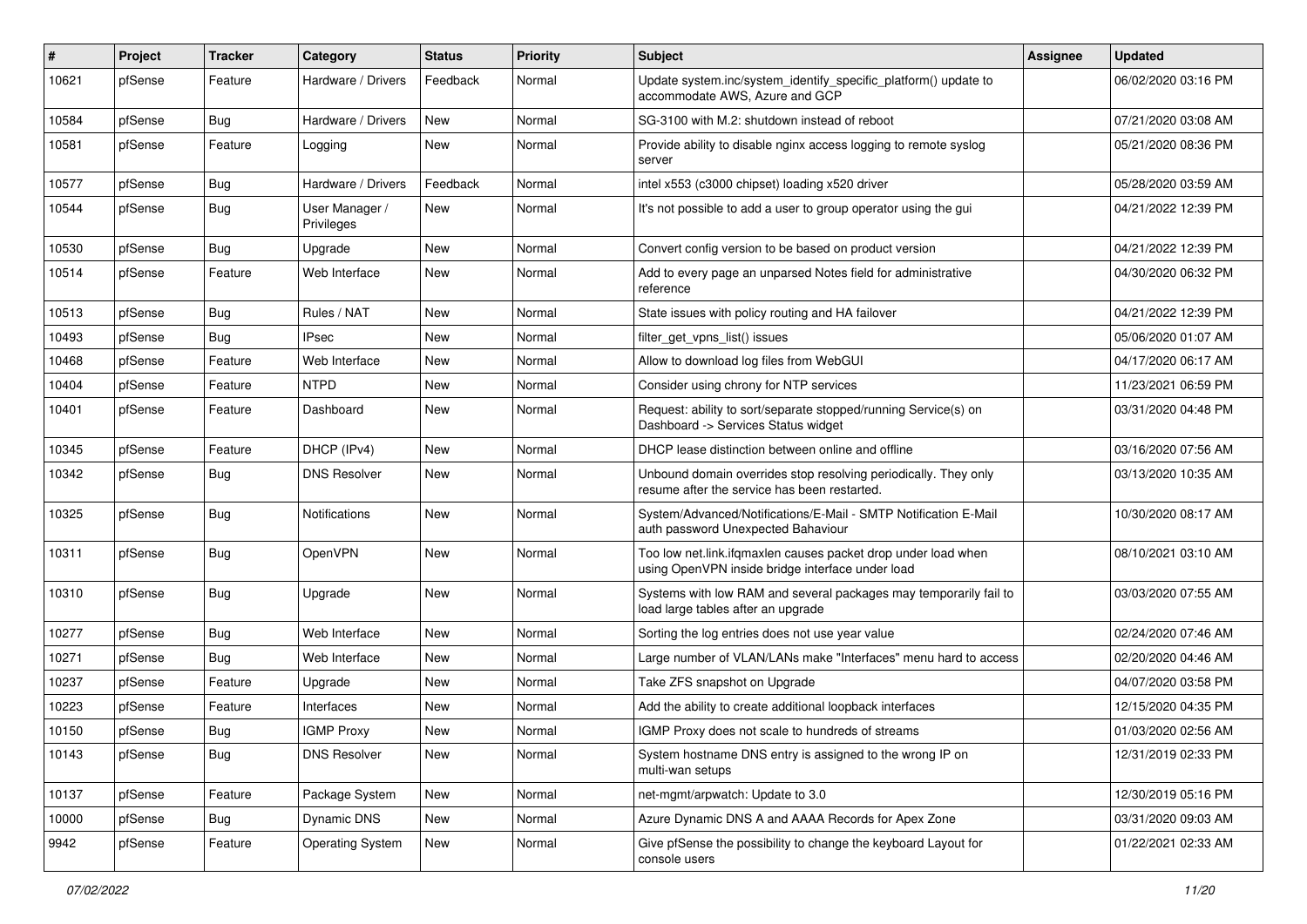| $\sharp$ | Project | <b>Tracker</b> | Category                     | <b>Status</b> | <b>Priority</b> | <b>Subject</b>                                                                                                       | <b>Assignee</b> | <b>Updated</b>      |
|----------|---------|----------------|------------------------------|---------------|-----------------|----------------------------------------------------------------------------------------------------------------------|-----------------|---------------------|
| 9937     | pfSense | Feature        | Authentication               | New           | Normal          | OpenVPN Login User Privilege                                                                                         |                 | 11/29/2019 08:46 AM |
| 9876     | pfSense | Feature        | <b>Operating System</b>      | New           | Normal          | PFsense on KVM: Web interface hint to disable "Hardware"<br>Checksum Offloading"                                     |                 | 07/03/2020 07:11 AM |
| 9857     | pfSense | Feature        | <b>IPsec</b>                 | <b>New</b>    | Normal          | IPsec Down/Up SMTP Notifications                                                                                     |                 | 08/31/2021 08:07 AM |
| 9838     | pfSense | Feature        | OpenVPN                      | New           | Normal          | PKCS11 support                                                                                                       |                 | 10/20/2019 02:12 PM |
| 9805     | pfSense | Bug            | Dynamic DNS                  | New           | Normal          | dynDNS cloudflare multiple entries                                                                                   |                 | 10/02/2019 04:51 PM |
| 9800     | pfSense | Feature        | Hardware / Drivers           | New           | Normal          | Add toggle for net.isr.dispatch=deferred in GUI                                                                      |                 | 09/29/2019 06:18 AM |
| 9775     | pfSense | Feature        | Backup / Restore             | New           | Normal          | AutoConfigBackup - Rolling per day/hour cap on changes, retention<br>policy                                          |                 | 09/20/2019 09:19 AM |
| 9737     | pfSense | Bug            | <b>Traffic Graphs</b>        | New           | Normal          | traffic-graphs.js shows incorrect units inside the chart                                                             |                 | 09/09/2019 06:35 AM |
| 9732     | pfSense | Feature        | DHCP (IPv4)                  | New           | Normal          | System UTC time offset in DHCP Option 2                                                                              |                 | 09/06/2019 08:39 PM |
| 9698     | pfSense | Bug            | <b>RRD Graphs</b>            | <b>New</b>    | Normal          | Monitoring graphs do not retain state after auto-refresh                                                             |                 | 08/26/2019 02:09 AM |
| 9690     | pfSense | Bug            | Interfaces                   | New           | Normal          | Ethernet flow control should be disabled by default                                                                  |                 | 08/19/2019 06:45 PM |
| 9680     | pfSense | Feature        | <b>DHCP Relay</b>            | New           | Normal          | Seperate DHCP Server and relay per interface                                                                         |                 | 02/27/2020 10:47 AM |
| 9677     | pfSense | Bug            | Dashboard                    | New           | Normal          | Dashboard hangs when widget needs data from a remote host which<br>is down                                           |                 | 08/13/2019 09:15 AM |
| 9664     | pfSense | Bug            | Dynamic DNS                  | <b>New</b>    | Normal          | DynDNS and Dual-wan problem with CloudFlare (works with No-Ip)                                                       |                 | 08/03/2019 10:00 AM |
| 9654     | pfSense | Bug            | <b>DNS Resolver</b>          | <b>New</b>    | Normal          | After reboot, the DNS resolver must be restarted before it will<br>advertise the ipv6 DNS address of the router.     |                 | 11/20/2020 03:12 AM |
| 9650     | pfSense | Bug            | Gateways                     | New           | Normal          | IPv6 connection drops (ir-)regular on Kabelvodafone (German cable<br>ISP)                                            |                 | 07/27/2019 07:14 AM |
| 9633     | pfSense | Feature        | <b>PPPoE Server</b>          | <b>New</b>    | Normal          | PPPoE/L2TP Server Status Page                                                                                        |                 | 10/09/2021 12:05 PM |
| 9627     | pfSense | Feature        | <b>Captive Portal</b>        | New           | Normal          | Captive Portal only shows authenticated users                                                                        |                 | 08/14/2019 02:48 PM |
| 9626     | pfSense | <b>Bug</b>     | Web Interface                | New           | Normal          | When deny write permission is assigned to a user, there is no error<br>feedback if the user tries to write something |                 | 06/25/2022 05:41 PM |
| 9621     | pfSense | Feature        | User Manager /<br>Privileges | <b>New</b>    | Normal          | More convenient deletion of single user privileges                                                                   |                 | 07/09/2019 03:09 AM |
| 9617     | pfSense | Feature        | PPP Interfaces               | <b>New</b>    | Normal          | PPPoE Static IP Configuration in GUI                                                                                 |                 | 10/15/2021 08:52 PM |
| 9591     | pfSense | Feature        | Rules / NAT                  | New           | Normal          | Add under firewall rules a search box                                                                                |                 | 08/14/2019 02:39 PM |
| 9585     | pfSense | Bug            | Interfaces                   | New           | Normal          | 6RD: Unable to reach hosts on within same 6rd-domain                                                                 |                 | 08/14/2019 02:39 PM |
| 9574     | pfSense | Feature        | Package System               | New           | Normal          | Show changelog at package upgrade                                                                                    |                 | 06/02/2019 04:35 AM |
| 9566     | pfSense | <b>Bug</b>     | <b>Traffic Graphs</b>        | New           | Normal          | Traffic graph displays traffic incorrectly                                                                           |                 | 11/18/2019 07:54 AM |
| 9544     | pfSense | Feature        | Routing                      | New           | Normal          | Enable RADIX_MPATH                                                                                                   |                 | 04/21/2022 12:39 PM |
| 9536     | pfSense | Feature        | DHCP (IPv6)                  | New           | Normal          | Support dynamic prefix in DHCPv6 Server                                                                              |                 | 05/25/2022 04:27 AM |
| 9504     | pfSense | Bug            | Dynamic DNS                  | New           | Normal          | Multiple Dynamic DNS update notifications for the same interface,<br>not differentiated by the hostname              |                 | 05/07/2019 07:46 AM |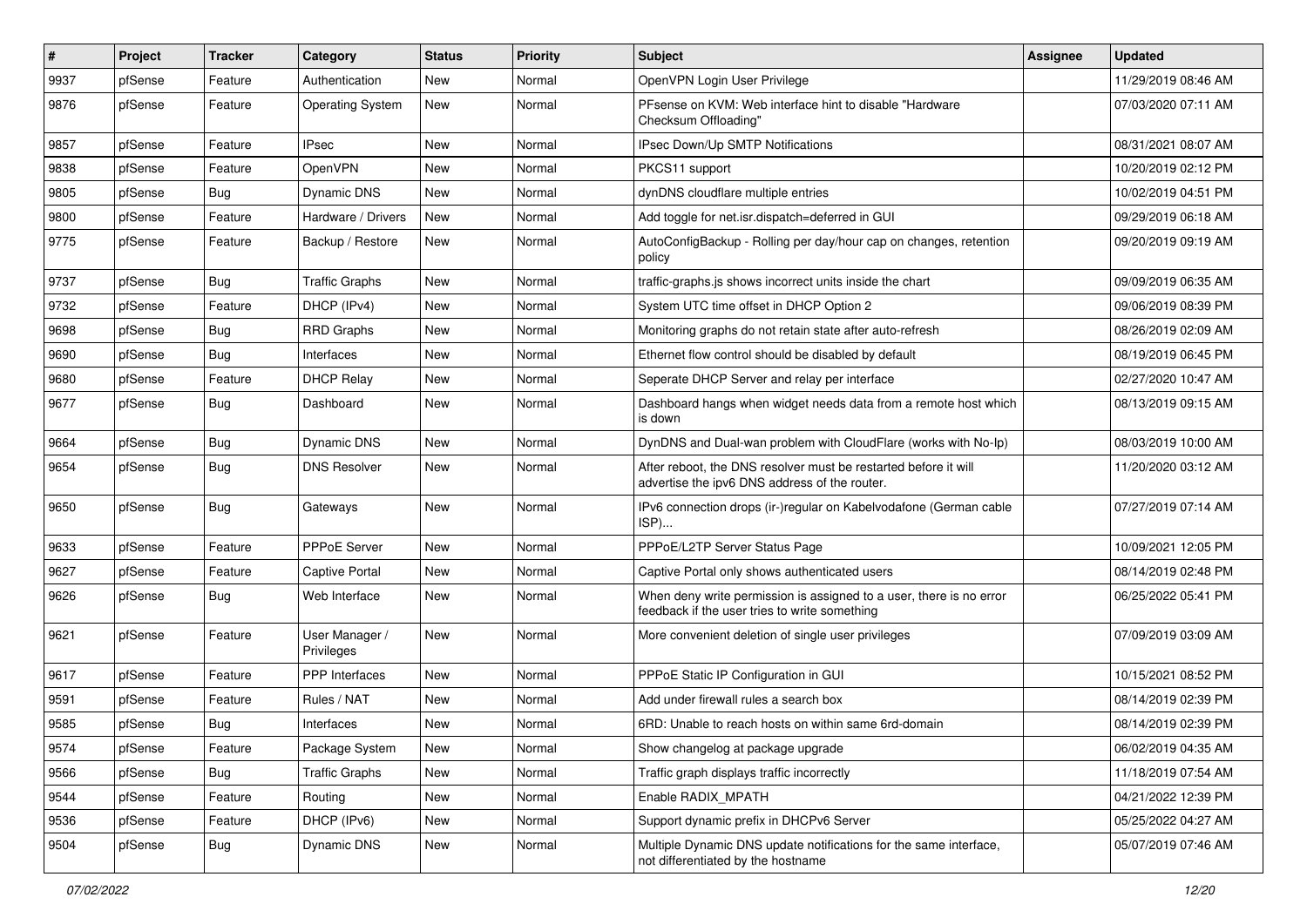| #    | <b>Project</b> | <b>Tracker</b> | Category                     | <b>Status</b> | <b>Priority</b> | <b>Subject</b>                                                                                        | <b>Assignee</b> | <b>Updated</b>      |
|------|----------------|----------------|------------------------------|---------------|-----------------|-------------------------------------------------------------------------------------------------------|-----------------|---------------------|
| 9485 | pfSense        | Bug            | User Manager /<br>Privileges | <b>New</b>    | Normal          | password match error on system_usermanager causes Group<br>membership to be reset.                    |                 | 04/26/2019 08:52 AM |
| 9464 | pfSense        | Feature        | Interfaces                   | <b>New</b>    | Normal          | Marvell 6000 -- netgate hardware (e.g.: XG-7100, XG-3100) internal<br>switch LACP support             |                 | 04/08/2019 07:58 AM |
| 9453 | pfSense        | <b>Bug</b>     | <b>LAGG Interfaces</b>       | <b>New</b>    | Normal          | VLAN Interfaces on LAGG get orphaned at boot                                                          |                 | 08/21/2019 11:16 AM |
| 9436 | pfSense        | Feature        | <b>DNS Resolver</b>          | <b>New</b>    | Normal          | Unbound: enable dnstap support                                                                        |                 | 03/27/2019 07:54 PM |
| 9384 | pfSense        | Bug            | Interfaces                   | Confirmed     | Normal          | devd putting "\$" before variable contents when using single quotes                                   |                 | 04/21/2022 12:39 PM |
| 9344 | pfSense        | <b>Bug</b>     | Translations                 | <b>New</b>    | Normal          | OpenVPN click NCP Algorithms will always go to DH Parameters<br>website(in Chinese-Taiwan)            |                 | 10/21/2021 03:48 AM |
| 9343 | pfSense        | Bug            | DHCP (IPv4)                  | <b>New</b>    | Normal          | diag arp.php times out with large DHCPD leases table                                                  |                 | 08/14/2019 01:19 PM |
| 9338 | pfSense        | <b>Bug</b>     | <b>IGMP Proxy</b>            | <b>New</b>    | Normal          | igmpproxy ignoring downstream vlan interface                                                          |                 | 02/22/2019 03:48 AM |
| 9288 | pfSense        | Feature        | Authentication               | <b>New</b>    | Normal          | SSHGuard add pfSense signature in standard                                                            |                 | 08/14/2019 01:19 PM |
| 9253 | pfSense        | Feature        | User Manager /<br>Privileges | New           | Normal          | RFE: True View-Only WebCFG options                                                                    |                 | 08/21/2019 09:21 AM |
| 9241 | pfSense        | <b>Bug</b>     | Interfaces                   | <b>New</b>    | Normal          | Ethernet link cycles up/down if "auto-negotiate" is explicitly selected<br>in interface configuration |                 | 12/31/2018 08:36 PM |
| 9226 | pfSense        | Feature        | Web Interface                | New           | Normal          | zfs GUI functionality - alerts                                                                        |                 | 12/31/2020 02:50 PM |
| 9222 | pfSense        | Feature        | Authentication               | <b>New</b>    | Normal          | Add sshguard log when release an IP                                                                   |                 | 08/14/2019 01:00 PM |
| 9192 | pfSense        | Bug            | <b>PPP</b> Interfaces        | <b>New</b>    | Normal          | PPPoE daemon selects wrong interface                                                                  |                 | 08/20/2019 10:05 AM |
| 9179 | pfSense        | Bug            | <b>NAT Reflection</b>        | <b>New</b>    | Normal          | NAT reflection fix implemented for #8604 is causing WebUI and<br>XMLRPC to fail on slave              |                 | 03/27/2020 08:01 PM |
| 9167 | pfSense        | Bug            | Rules / NAT                  | <b>New</b>    | Normal          | Some Important ICMPv6 Traffic Not Allowed by Default Rules                                            |                 | 08/14/2019 01:00 PM |
| 9165 | pfSense        | Feature        | Authentication               | <b>New</b>    | Normal          | only IPs can be added to sshguard whitelist                                                           |                 | 04/21/2022 12:39 PM |
| 9156 | pfSense        | Feature        | OpenVPN                      | <b>New</b>    | Normal          | OpenVPN: Add tickbox for 'nopool' directive                                                           |                 | 04/14/2020 01:45 PM |
| 9130 | pfSense        | Feature        | DHCP (IPv4)                  | <b>New</b>    | Normal          | Request ID [#INC-16195]: DHCP - PXE Boot                                                              |                 | 09/10/2020 01:39 PM |
| 9101 | pfSense        | Bug            | <b>Traffic Graphs</b>        | <b>New</b>    | Normal          | Traffic Graphs/Dashboard Slows Downloads Being Performed by the<br>Same Firefox Browser               |                 | 08/21/2019 09:18 AM |
| 9094 | pfSense        | Bug            | Hardware / Drivers           | Assigned      | Normal          | MBT console settings are not forced to video console                                                  |                 | 11/07/2018 10:23 AM |
| 9087 | pfSense        | <b>Bug</b>     | <b>Traffic Graphs</b>        | <b>New</b>    | Normal          | Traffic Graph Widget Legend Not Updating                                                              |                 | 08/14/2019 12:38 PM |
| 9063 | pfSense        | Feature        | Dynamic DNS                  | <b>New</b>    | Normal          | Allow dynamic DNS client entry to specify which Check IP service to<br>use                            |                 | 10/24/2018 11:53 AM |
| 9060 | pfSense        | Feature        | Logging                      | <b>New</b>    | Normal          | add rule name filtering field for firewall log viewer                                                 |                 | 08/14/2019 12:38 PM |
| 9038 | pfSense        | Feature        | Logging                      | New           | Normal          | Live view of any log file                                                                             |                 | 08/19/2019 02:55 PM |
| 9037 | pfSense        | Bug            | <b>DNS Resolver</b>          | <b>New</b>    | Normal          | Unbound not logging to syslog after reboot                                                            |                 | 10/12/2018 05:09 AM |
| 9035 | pfSense        | Bug            | Rules / NAT                  | New           | Normal          | Inactive Interfaces are Hidden in Firewall Rules                                                      |                 | 08/14/2019 12:39 PM |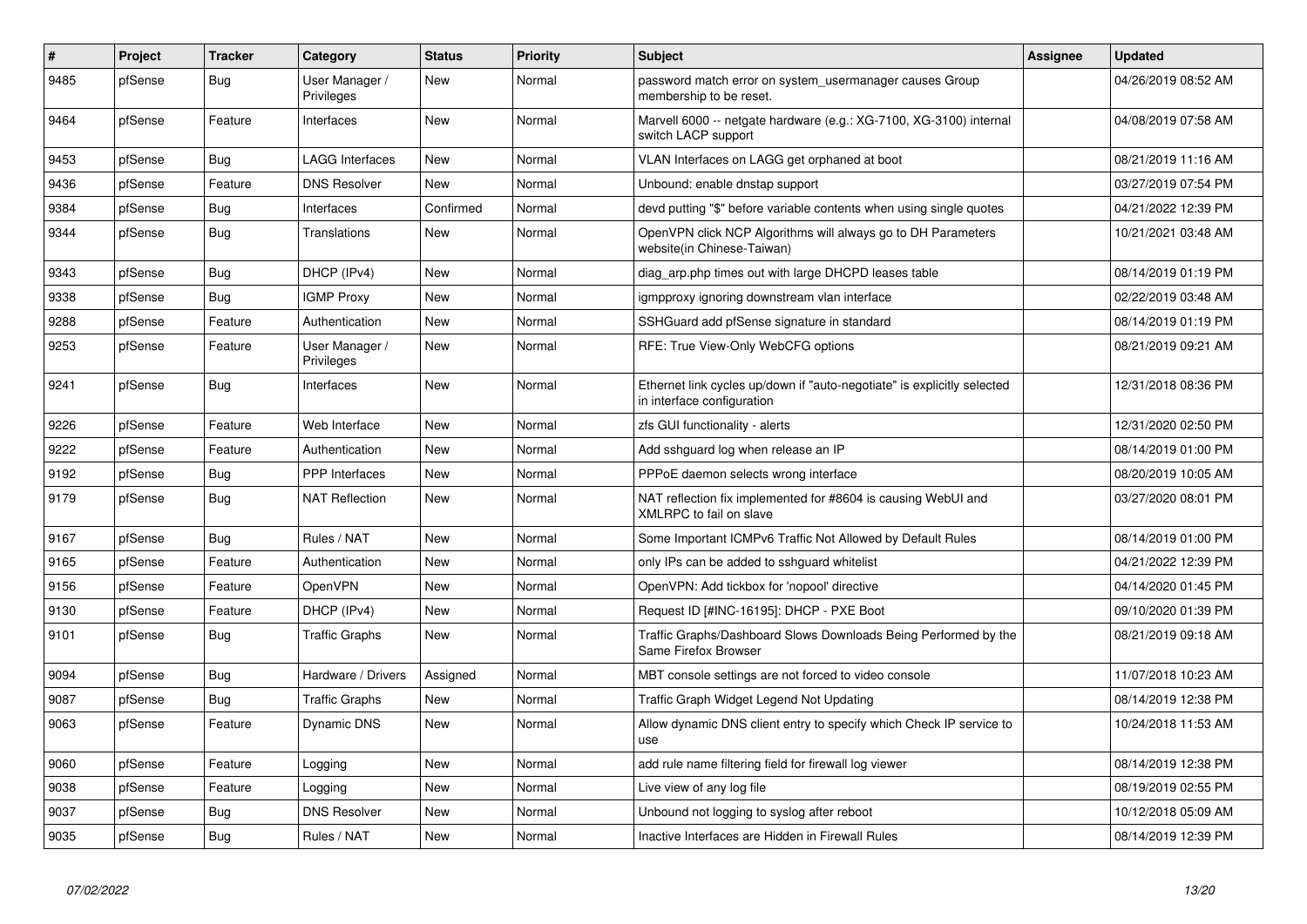| $\vert$ # | Project | <b>Tracker</b> | Category                            | <b>Status</b> | Priority | <b>Subject</b>                                                                                                          | <b>Assignee</b> | <b>Updated</b>      |
|-----------|---------|----------------|-------------------------------------|---------------|----------|-------------------------------------------------------------------------------------------------------------------------|-----------------|---------------------|
| 9024      | pfSense | Bug            | <b>Traffic Shaper</b><br>(Limiters) | Feedback      | Normal   | Ping packet loss under load when using limiters                                                                         |                 | 05/12/2022 11:55 AM |
| 8963      | pfSense | Bug            | <b>Traffic Shaper</b><br>(Limiters) | <b>New</b>    | Normal   | 2.4.4 Limiters don't work after CARP fail-over                                                                          |                 | 12/10/2018 06:40 AM |
| 8929      | pfSense | Feature        | Web Interface                       | <b>New</b>    | Normal   | Scroll bar css dark theme                                                                                               |                 | 08/14/2019 12:16 PM |
| 8882      | pfSense | Bug            | Interfaces                          | Incomplete    | Normal   | Interface assignments lost on reboot                                                                                    |                 | 02/17/2022 02:24 PM |
| 8804      | pfSense | <b>Bug</b>     | <b>PPP</b> Interfaces               | <b>New</b>    | Normal   | Netgate SG-1000 PPPoE Keepalives not prioritized, internet drops                                                        |                 | 08/20/2019 10:06 AM |
| 8770      | pfSense | <b>Bug</b>     | Interfaces                          | <b>New</b>    | Normal   | QinQ interfaces always show as active                                                                                   |                 | 02/01/2020 09:47 AM |
| 8712      | pfSense | Feature        | <b>Traffic Shaper</b><br>(ALTQ)     | <b>New</b>    | Normal   | QOS on ipsec links                                                                                                      |                 | 06/22/2020 06:27 AM |
| 8711      | pfSense | Bug            | <b>IGMP Proxy</b>                   | <b>New</b>    | Normal   | igmpproxy with PPPoE Interfaces                                                                                         |                 | 07/28/2018 09:21 AM |
| 8686      | pfSense | <b>Bug</b>     | <b>IPsec</b>                        | <b>New</b>    | Normal   | IPsec VTI: Assigned interface firewall rules are never parsed                                                           |                 | 02/10/2021 12:15 PM |
| 8641      | pfSense | Feature        | Web Interface                       | <b>New</b>    | Normal   | Need way to disable HSTS and/or replace webConfigurator<br>certificate from CLI                                         |                 | 07/16/2018 10:21 AM |
| 8614      | pfSense | <b>Bug</b>     | DHCP (IPv4)                         | <b>New</b>    | Normal   | Cannot remove Additional BOOTP/DHCP Options                                                                             |                 | 08/21/2019 09:15 AM |
| 8570      | pfSense | <b>Bug</b>     | <b>XML Parser</b>                   | <b>New</b>    | Normal   | Empty (dn)shaper config gets populated with newline                                                                     |                 | 08/20/2019 02:45 PM |
| 8567      | pfSense | <b>Bug</b>     | CARP                                | <b>New</b>    | Normal   | Using IPv6 VIP alias for services may affect CARP IPv6 VIP work                                                         |                 | 06/12/2018 01:26 PM |
| 8566      | pfSense | <b>Bug</b>     | CARP                                | <b>New</b>    | Normal   | Wrong IPv6 source in NS request in case using of IPv6 alias                                                             |                 | 06/12/2018 01:26 PM |
| 8558      | pfSense | Feature        | Web Interface                       | <b>New</b>    | Normal   | Add more table sorting in various UI pages                                                                              |                 | 08/21/2019 09:14 AM |
| 8526      | pfSense | Bug            | Interfaces                          | <b>New</b>    | Normal   | DHCP client ignores server replies when 802.1q tagging is used                                                          |                 | 08/14/2019 10:52 AM |
| 8520      | pfSense | Feature        | Interfaces                          | <b>New</b>    | Normal   | Option to auto-renew DHCP on interface with an offline gateway or<br>marked as down                                     |                 | 07/20/2021 11:00 AM |
| 8512      | pfSense | <b>Bug</b>     | PPP Interfaces                      | <b>New</b>    | Normal   | PPPoE reconnect fails after interface flap                                                                              |                 | 08/20/2019 10:06 AM |
| 8483      | pfSense | Feature        | <b>Traffic Shaper</b><br>(ALTQ)     | <b>New</b>    | Normal   | Allow user to choose order of Queues status                                                                             |                 | 08/21/2019 09:12 AM |
| 8435      | pfSense | <b>Bug</b>     | Interfaces                          | New           | Normal   | DHCPv6 unusable in certain circumstances (US AT&T Fiber, etc.)                                                          |                 | 08/14/2019 10:52 AM |
| 8432      | pfSense | Bug            | Dynamic DNS                         | <b>New</b>    | Normal   | Dynamic DNS Client gives an error that it can't find IPv6 address<br>when WAN interface is a LAGG                       |                 | 09/17/2020 05:23 AM |
| 8419      | pfSense | Bug            | Web Interface                       | New           | Normal   | webgui, when menubar is fixed to the top of the screen, the last<br>items of long menus cannot be seen/used.            |                 | 07/19/2018 03:10 PM |
| 8406      | pfSense | <b>Bug</b>     | Dynamic DNS                         | <b>New</b>    | Normal   | DDNS IPV6 Cloudflare Client does not detect PPOE address                                                                |                 | 03/31/2018 11:56 AM |
| 8401      | pfSense | <b>Bug</b>     | Installer                           | <b>New</b>    | Normal   | Issues related to keys representing alphabetic characters specific to<br>Scandinavian languages and to some other keys. |                 | 03/30/2018 11:06 AM |
| 8385      | pfSense | Feature        | Rules / NAT                         | <b>New</b>    | Normal   | Utilize IP addresses from successfully authenticated OpenVPN<br>endpoints to Update Firewall Rules                      |                 | 07/19/2018 03:07 PM |
| 8372      | pfSense | Feature        | Logging                             | <b>New</b>    | Normal   | add gui setting to adjust refresh rate for dynamic firewall logs                                                        |                 | 08/14/2019 10:31 AM |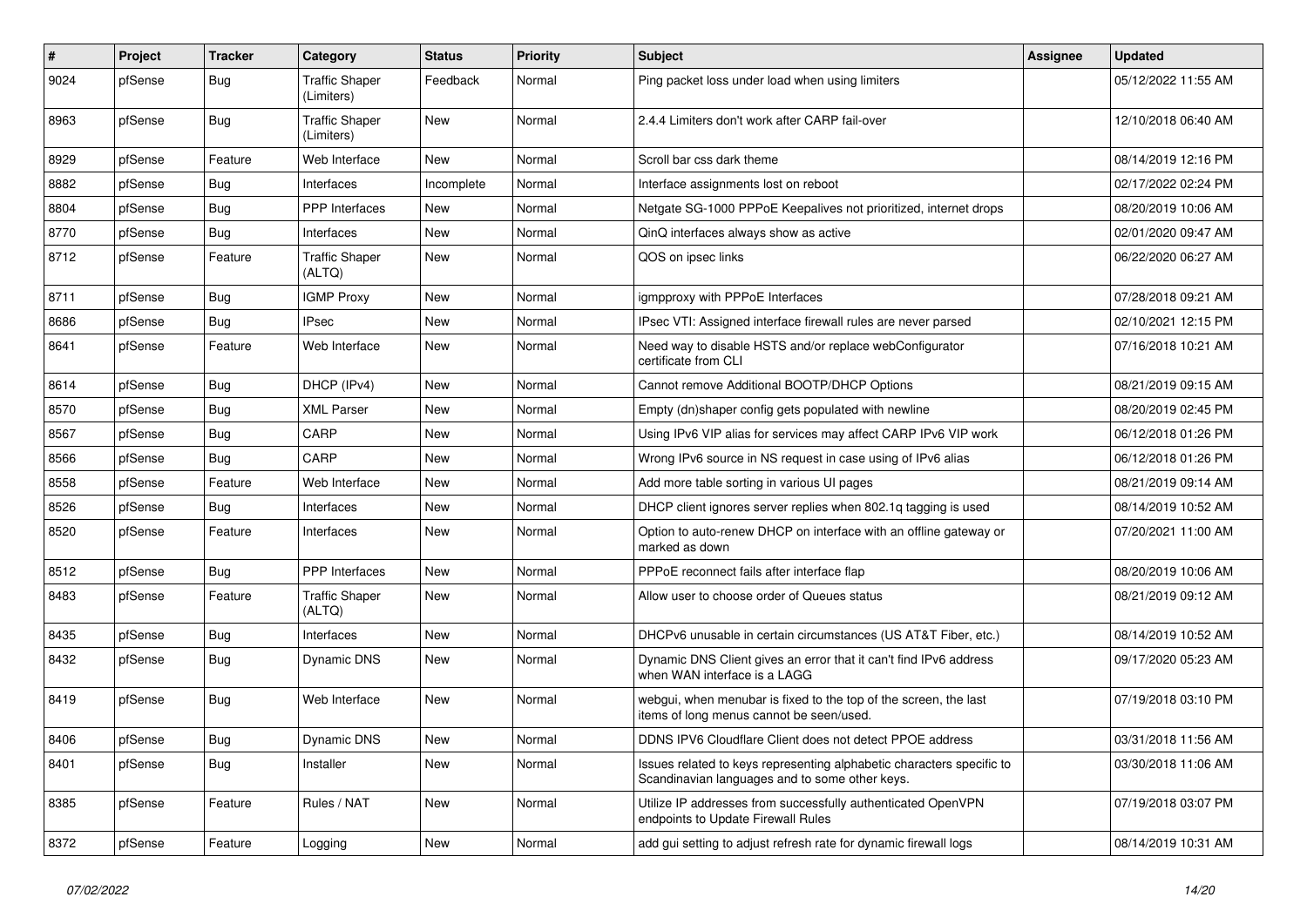| #    | <b>Project</b> | <b>Tracker</b> | Category                                        | <b>Status</b> | Priority | <b>Subject</b>                                                                                                          | <b>Assignee</b> | <b>Updated</b>      |
|------|----------------|----------------|-------------------------------------------------|---------------|----------|-------------------------------------------------------------------------------------------------------------------------|-----------------|---------------------|
| 8346 | pfSense        | Feature        | <b>IPsec</b>                                    | <b>New</b>    | Normal   | Let pFSense act as an IPSec XAuth VPN Client                                                                            |                 | 02/23/2018 07:39 AM |
| 8343 | pfSense        | Bug            | Gateways                                        | New           | Normal   | Gateway Routes (Default Routes) not removed in Kernel when<br>removed from GUI                                          |                 | 05/14/2020 01:22 AM |
| 8335 | pfSense        | <b>Bug</b>     | <b>LAGG Interfaces</b>                          | <b>New</b>    | Normal   | System hang with LACP downlink to UniFi switch                                                                          |                 | 08/21/2019 11:18 AM |
| 8330 | pfSense        | Feature        | DHCP (IPv4)                                     | <b>New</b>    | Normal   | add options for ddns-local-address statements                                                                           |                 | 04/27/2021 12:31 PM |
| 8325 | pfSense        | <b>Bug</b>     | UPnP/NAT-PMP                                    | <b>New</b>    | Normal   | UPnP not available for pppoe-Clients                                                                                    |                 | 11/15/2020 10:33 AM |
| 8313 | pfSense        | Bug            | <b>Notifications</b>                            | New           | Normal   | STARTTLS auto detection not working                                                                                     |                 | 04/21/2022 12:39 PM |
| 8285 | pfSense        | Bug            | Web Interface                                   | <b>New</b>    | Normal   | Actions on stale data may result in catastrophic results                                                                |                 | 01/16/2018 08:08 PM |
| 8263 | pfSense        | <b>Bug</b>     | <b>Traffic Shaper</b><br>(ALTQ)                 | <b>New</b>    | Normal   | Cannot create a nonlinear `Link Share` service curve because of:<br>"the sum of the child bandwidth higher than parent" |                 | 11/05/2020 07:31 AM |
| 8262 | pfSense        | Feature        | <b>IPv6 Router</b><br>Advertisements<br>(RADVD) | <b>New</b>    | Normal   | Make each prefix flags configurable separately.                                                                         |                 | 01/16/2018 12:35 PM |
| 8243 | pfSense        | Feature        | <b>XMLRPC</b>                                   | <b>New</b>    | Normal   | Sync dashboard settings over xmlrpc                                                                                     |                 | 08/21/2019 10:42 AM |
| 8236 | pfSense        | Feature        | <b>DNS Resolver</b>                             | New           | Normal   | Ability to configure "forward-first" and "forward-host" options for more<br>robust domain overrides in DNS Resolver     |                 | 12/26/2017 01:26 AM |
| 8207 | pfSense        | Bug            | <b>Operating System</b>                         | New           | Normal   | 2.4 cannot boot as a Xen VM with more than 7 NICs                                                                       |                 | 06/25/2022 05:42 PM |
| 8178 | pfSense        | Feature        | Package System                                  | New           | Normal   | Allow setting attributes for form elements in package XML                                                               |                 | 12/09/2017 07:48 PM |
| 8177 | pfSense        | Bug            | Package System                                  | <b>New</b>    | Normal   | "/xsl/package.xsl" is referenced in package XML files but not on the<br>firewall                                        |                 | 08/14/2019 09:56 AM |
| 8176 | pfSense        | Bug            | Package System                                  | <b>New</b>    | Normal   | ./schema/packages.dtd -- referenced in *xml, but missing?                                                               |                 | 12/09/2017 06:52 PM |
| 8173 | pfSense        | Feature        | Interfaces                                      | New           | Normal   | dhcp6c - RAW Options                                                                                                    |                 | 05/29/2022 05:34 PM |
| 8170 | pfSense        | Feature        | <b>XMLRPC</b>                                   | <b>New</b>    | Normal   | XMLRPC Sync deletes entires on remote System                                                                            |                 | 08/21/2019 10:42 AM |
| 8168 | pfSense        | Feature        | <b>IPsec</b>                                    | <b>New</b>    | Normal   | strongswan dhcp option                                                                                                  |                 | 12/19/2017 04:14 AM |
| 8149 | pfSense        | Feature        | <b>NTPD</b>                                     | <b>New</b>    | Normal   | <b>NTPsec</b>                                                                                                           |                 | 10/11/2020 10:59 AM |
| 8130 | pfSense        | Bug            | <b>Traffic Graphs</b>                           | <b>New</b>    | Normal   | Status - Monitoring - Area chart displays traffic data differently than<br>Line or Bar charts                           |                 | 11/26/2017 01:40 PM |
| 8122 | pfSense        | <b>Bug</b>     | OpenVPN                                         | <b>New</b>    | Normal   | openvpn client is unable to use OTP (temporary) passwords                                                               |                 | 04/16/2018 09:28 AM |
| 8113 | pfSense        | <b>Bug</b>     | Interfaces                                      | <b>New</b>    | Normal   | MTU setting on bridge, openvpn clients ignored                                                                          |                 | 12/31/2021 05:55 PM |
| 8095 | pfSense        | Bug            | Translations                                    | New           | Normal   | Unescaped simple quotes break JavaScript features when the<br>French translation is enabled                             |                 | 08/21/2019 09:06 AM |
| 8087 | pfSense        | <b>Bug</b>     | Authentication                                  | <b>New</b>    | Normal   | Provide Calling-Station-ID to RADIUS backed VPN connections                                                             |                 | 06/06/2020 05:36 AM |
| 8078 | pfSense        | Feature        | <b>PPP</b> Interfaces                           | New           | Normal   | <b>PPPoE Reconnect Wait Time</b>                                                                                        |                 | 11/09/2017 05:13 PM |
| 8076 | pfSense        | <b>Bug</b>     | Backup / Restore                                | <b>New</b>    | Normal   | User can easily apply an unusable interface configuration after<br>restore                                              |                 | 08/14/2019 10:52 AM |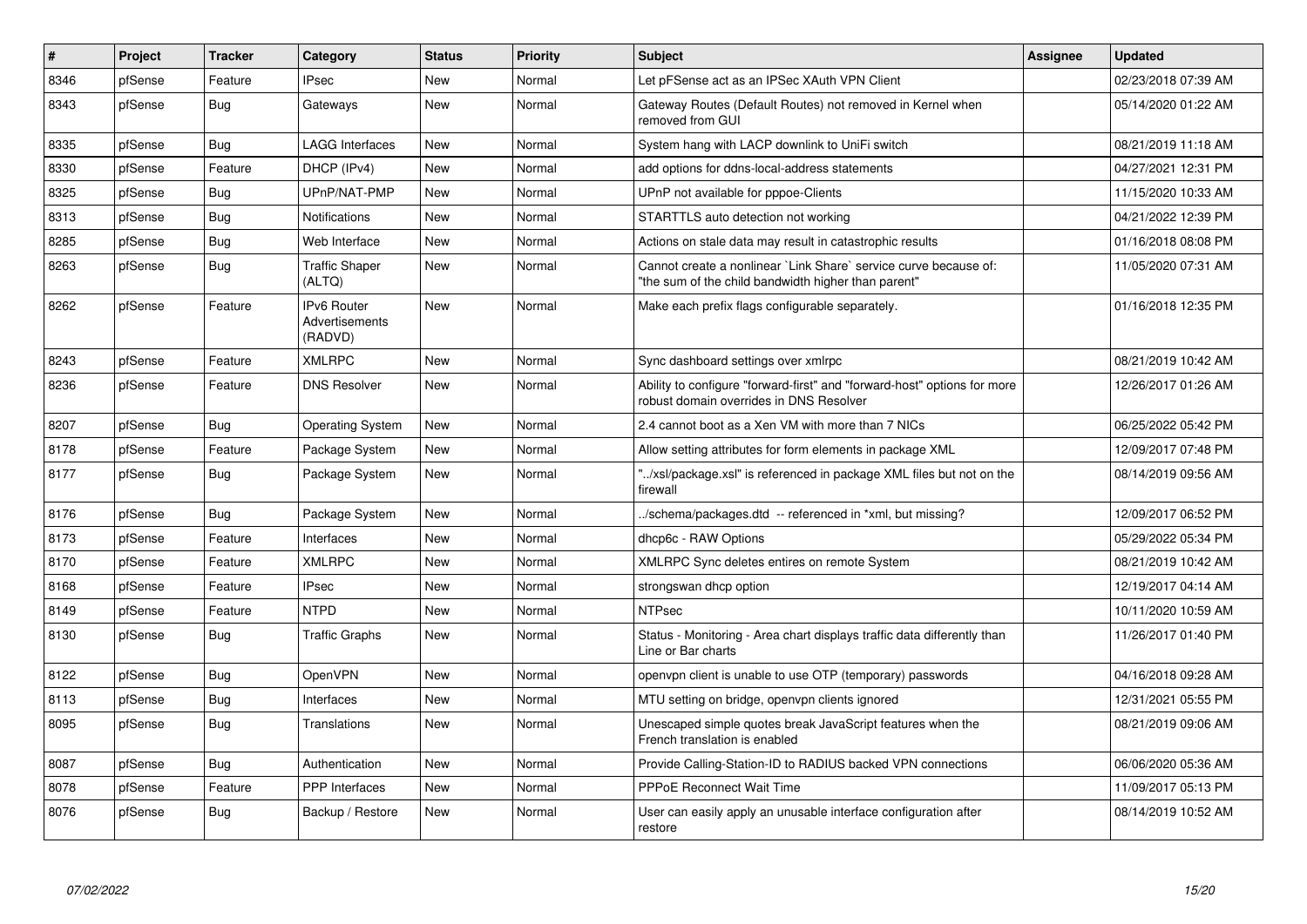| $\vert$ # | Project | <b>Tracker</b> | Category                        | <b>Status</b> | <b>Priority</b> | <b>Subject</b>                                                                                                                    | <b>Assignee</b> | <b>Updated</b>      |
|-----------|---------|----------------|---------------------------------|---------------|-----------------|-----------------------------------------------------------------------------------------------------------------------------------|-----------------|---------------------|
| 8073      | pfSense | Bug            | <b>IPsec</b>                    | New           | Normal          | Traffic inexplicably not going through IPSEC despite (in theory)<br>matching SPs                                                  |                 | 11/09/2017 02:51 AM |
| 8066      | pfSense | Bug            | Routing                         | New           | Normal          | Static routes not applied when they go out a interface using carp                                                                 |                 | 11/08/2017 02:04 AM |
| 8036      | pfSense | Feature        | <b>IPsec</b>                    | New           | Normal          | Want to run multiple Mobile Client IKEv2 server instances                                                                         |                 | 08/14/2019 09:31 AM |
| 8004      | pfSense | Bug            | <b>NAT Reflection</b>           | New           | Normal          | Error notice for a deleted NAT that had a RULE or an existing NAT<br>which is claimed to have no NAT port                         |                 | 10/24/2017 06:39 PM |
| 7988      | pfSense | Feature        | Web Interface                   | New           | Normal          | Compact Theme based on Compact-RED with the default theme<br>colors.                                                              |                 | 10/23/2017 05:34 AM |
| 7986      | pfSense | Bug            | <b>Wireless</b>                 | New           | Normal          | WLAN card no longer properly initialized under 2.4.0                                                                              |                 | 06/19/2020 08:08 AM |
| 7977      | pfSense | Bug            | Translations                    | New           | Normal          | English text shown in stead of translated text (Routing - Gateway<br>groups - edit)                                               |                 | 08/21/2019 11:28 AM |
| 7974      | pfSense | Feature        | Dashboard                       | New           | Normal          | <b>ZFS RAID Monitor Not available</b>                                                                                             |                 | 08/20/2019 01:34 PM |
| 7971      | pfSense | Feature        | <b>Captive Portal</b>           | New           | Normal          | Allow import, export and synchronization of MACs under Captive<br>Portal service                                                  |                 | 10/19/2017 04:56 AM |
| 7964      | pfSense | Bug            | Multi-WAN                       | New           | Normal          | Restart openvpn on gateway switching                                                                                              |                 | 08/19/2019 12:35 PM |
| 7957      | pfSense | Feature        | Web Interface                   | New           | Normal          | GUI theme - separate "colour" from "compact/normal" in theme<br>dropdown                                                          |                 | 10/17/2017 06:58 AM |
| 7956      | pfSense | Feature        | Web Interface                   | New           | Normal          | Favicon able to match GUI colour setting?                                                                                         |                 | 10/17/2017 06:36 AM |
| 7943      | pfSense | Bug            | Web Interface                   | New           | Normal          | CSS Overflow Fix for Drop Down Menus in webConfigurator                                                                           |                 | 11/21/2020 02:54 PM |
| 7922      | pfSense | Feature        | Rules / NAT                     | New           | Normal          | Add the option to select the ISP IPv6 Delegated Prefix as a<br>destination in firewall rules                                      |                 | 10/10/2017 06:36 PM |
| 7899      | pfSense | Bug            | <b>Traffic Shaper</b><br>(ALTQ) | New           | Normal          | a floating 'match' rule on LAN does not put traffic from a broswer on<br>a clientpc into a shaper queue                           |                 | 09/28/2017 09:16 AM |
| 7888      | pfSense | Feature        | Package System                  | New           | Normal          | Add a button in package manager GUI to upgrade all packages                                                                       |                 | 09/28/2017 05:50 AM |
| 7881      | pfSense | Feature        | <b>OpenVPN</b>                  | New           | Normal          | OpenVPN client - add support for multiple server entries                                                                          |                 | 08/14/2019 09:32 AM |
| 7863      | pfSense | Bug            | User Manager /<br>Privileges    | New           | Normal          | The "WebCfg - All pages" permission inclueds the "User - System:<br>Shell account access" even though that is not a WebCofg page. |                 | 09/16/2017 05:13 AM |
| 7852      | pfSense | Feature        | <b>DNS Resolver</b>             | New           | Normal          | Add views support to Unbound GUI                                                                                                  |                 | 09/11/2017 12:26 PM |
| 7821      | pfSense | Bug            | DHCP (IPv6)                     | <b>New</b>    | Normal          | GIF does not support broadcast                                                                                                    |                 | 08/29/2017 10:50 AM |
| 7812      | pfSense | Feature        | Web Interface                   | New           | Normal          | ZFS handling of autopreplace                                                                                                      |                 | 08/13/2019 03:53 PM |
| 7800      | pfSense | Feature        | Logging                         | <b>New</b>    | Normal          | Add option for state logging                                                                                                      |                 | 08/13/2019 03:51 PM |
| 7799      | pfSense | Feature        | Rules / NAT                     | New           | Normal          | Make an ajax call to toggle logging by clicking on the logging icon<br>next to a rule                                             |                 | 08/13/2019 09:40 AM |
| 7783      | pfSense | Feature        | <b>Operating System</b>         | New           | Normal          | Support for hosting VMs on pfSense using bhyve                                                                                    |                 | 03/25/2022 11:53 AM |
| 7781      | pfSense | Feature        | Rules / NAT                     | New           | Normal          | Please Enable Rule Separators on Manual Outbound NAT                                                                              |                 | 08/21/2019 09:07 AM |
| 7779      | pfSense | Bug            | OpenVPN                         | New           | Normal          | Traffic crossing a site-to-site OpenVPN tunnel fails to fragment.                                                                 |                 | 06/02/2021 08:26 AM |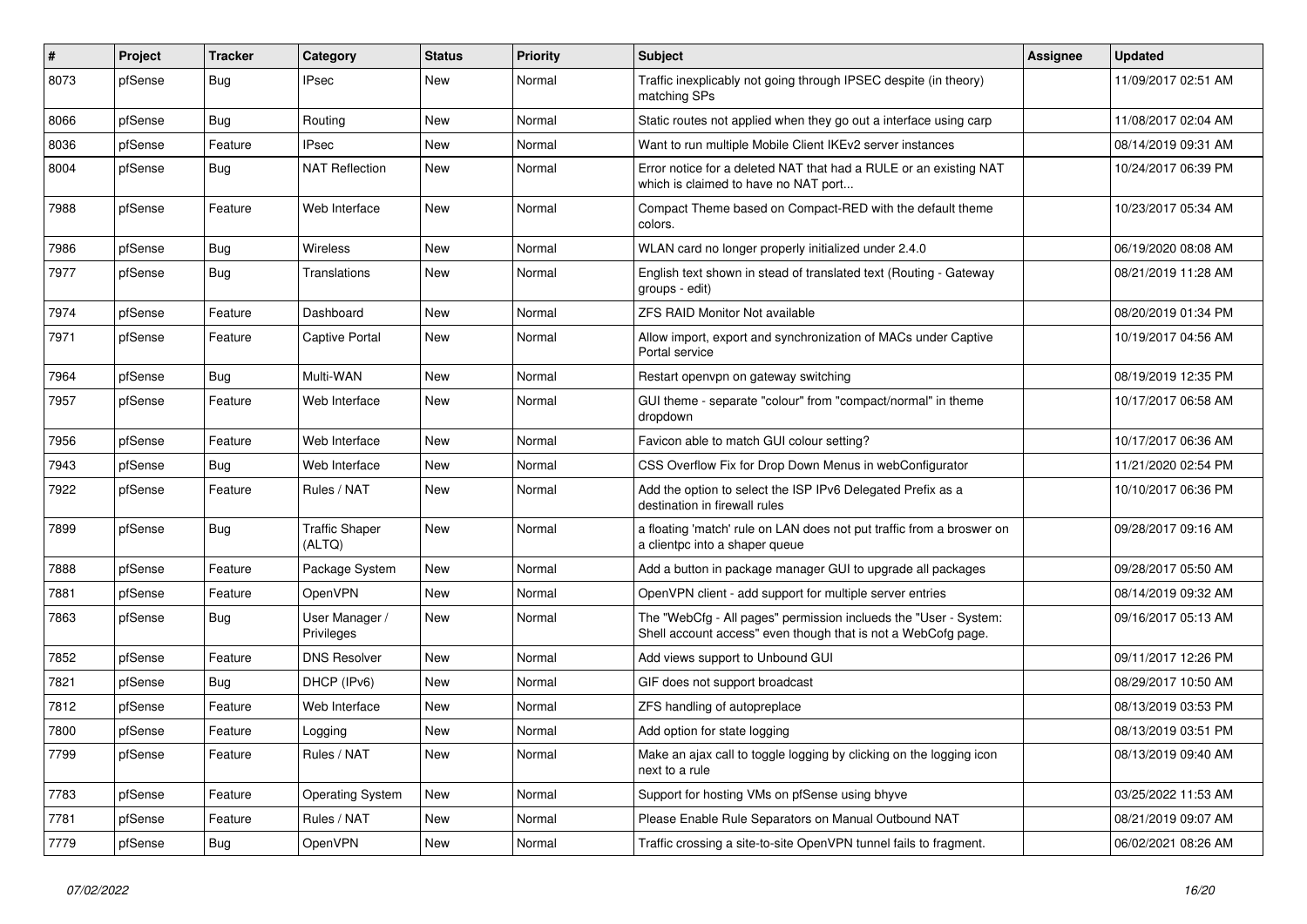| $\pmb{\#}$ | Project | <b>Tracker</b> | Category                                        | <b>Status</b> | Priority | <b>Subject</b>                                                                                                        | <b>Assignee</b> | <b>Updated</b>      |
|------------|---------|----------------|-------------------------------------------------|---------------|----------|-----------------------------------------------------------------------------------------------------------------------|-----------------|---------------------|
| 7773       | pfSense | Feature        | <b>IPsec</b>                                    | New           | Normal   | IPSec using IKEv2 with split DNS not using provided domain names                                                      |                 | 08/15/2017 05:25 PM |
| 7761       | pfSense | Feature        | Rules / NAT                                     | New           | Normal   | Add a way to match on IPv6 proto=0 (hop-by-hop header extension)                                                      |                 | 08/13/2019 03:49 PM |
| 7757       | pfSense | <b>Bug</b>     | Backup / Restore                                | New           | Normal   | Auto Config Backup fails to upload unless Default Gateway is up                                                       |                 | 08/16/2019 12:47 PM |
| 7747       | pfSense | Feature        | Console Menu                                    | New           | Normal   | Minor UI Tweak: Make hitting enter on the console (esp via SSH)<br>should not log you out, but simply redraw the menu |                 | 08/01/2017 04:03 PM |
| 7738       | pfSense | Feature        | <b>IPsec</b>                                    | New           | Normal   | Highlight which IPSec (or other VPN) crypto modes are<br>hardware-accelerated in the UI                               |                 | 08/13/2019 03:46 PM |
| 7737       | pfSense | Bug            | <b>IPv6 Router</b><br>Advertisements<br>(RADVD) | <b>New</b>    | Normal   | radvd error message                                                                                                   |                 | 08/13/2019 09:41 AM |
| 7734       | pfSense | Bug            | DHCP (IPv6)                                     | <b>New</b>    | Normal   | Using opton ia pd0 does not renew prefix and prefix get dropped                                                       |                 | 07/31/2017 03:46 AM |
| 7720       | pfSense | Feature        | Hardware / Drivers                              | New           | Normal   | Add general watchdog kernel modules (like ichwd) and watchdogd<br>support in the GUI.                                 |                 | 08/19/2019 01:20 PM |
| 7671       | pfSense | Feature        | Gateway Monitoring                              | New           | Normal   | Gateway Monitoring Via Custom Script or Telnet.                                                                       |                 | 09/18/2020 02:59 PM |
| 7665       | pfSense | <b>Bug</b>     | Aliases / Tables                                | New           | Normal   | Host range validation for Aliases is not strict enough                                                                |                 | 08/21/2019 11:01 AM |
| 7626       | pfSense | Feature        | Interfaces                                      | New           | Normal   | Add IPoE support for WAN                                                                                              |                 | 01/01/2022 12:31 AM |
| 7602       | pfSense | Feature        | <b>Operating System</b>                         | New           | Normal   | Auto-Create bootable USB for recovery                                                                                 |                 | 08/13/2019 09:50 AM |
| 7590       | pfSense | Bug            | Diagnostics                                     | New           | Normal   | diag edit do not save when nothing to sae (in directory browse view)                                                  |                 | 05/20/2017 05:04 PM |
| 7589       | pfSense | Bug            | Diagnostics                                     | New           | Normal   | diag edit.php old print info box                                                                                      |                 | 05/20/2017 05:02 PM |
| 7563       | pfSense | Feature        | L <sub>2</sub> TP                               | New           | Normal   | I2tp Suggestion: consider allowing IP/Subnet for the user.                                                            |                 | 08/21/2019 10:52 AM |
| 7551       | pfSense | Bug            | Rules / NAT                                     | New           | Normal   | Dynamic IPsec endpoints not added to rule set after WAN down/up                                                       |                 | 05/16/2017 02:26 PM |
| 7541       | pfSense | Feature        | Installer                                       | New           | Normal   | ZFS Install, add hot spare option                                                                                     |                 | 08/14/2019 09:32 AM |
| 7476       | pfSense | <b>Bug</b>     | Logging                                         | New           | Normal   | Dirty buffer used to build log messages?                                                                              |                 | 04/17/2017 09:51 PM |
| 7430       | pfSense | Bug            | Interfaces                                      | New           | Normal   | pfsense-utils.inc - where_is_ipaddr_configured() should account for<br>loopback interface                             |                 | 08/13/2019 03:48 PM |
| 7420       | pfSense | <b>Bug</b>     | <b>IPsec</b>                                    | <b>New</b>    | Normal   | ipsec status freezing                                                                                                 |                 | 02/13/2020 09:09 AM |
| 7418       | pfSense | Feature        | Dynamic DNS                                     | New           | Normal   | Dynamic dns should be sorted interface name                                                                           |                 | 08/21/2019 08:58 AM |
| 7405       | pfSense | Feature        | DHCP (IPv4)                                     | New           | Normal   | Ability to add dhcp host reservations from "Diagnostics -> ARP table"                                                 |                 | 10/12/2020 08:22 AM |
| 7402       | pfSense | Bug            | Web Interface                                   | New           | Normal   | Inconsistent use of htmlentities validation checks                                                                    |                 | 03/21/2017 08:58 AM |
| 7385       | pfSense | Todo           | Web Interface                                   | New           | Normal   | Sanitize PHP includes                                                                                                 |                 | 08/13/2019 03:22 PM |
| 7373       | pfSense | <b>Bug</b>     | Rules / NAT                                     | New           | Normal   | Firewall schedules GUI needs to be redone from scratch                                                                |                 | 08/21/2019 08:56 AM |
| 7352       | pfSense | <b>Bug</b>     | Routing                                         | New           | Normal   | pfSense IPv6 static route is dumped after a WAN flap                                                                  |                 | 01/20/2022 09:35 AM |
| 7303       | pfSense | <b>Bug</b>     | IPv6 Router<br>Advertisements<br>(RADVD)        | New           | Normal   | ipv6 connectivity lost on pfSense reboot                                                                              |                 | 08/20/2019 12:23 PM |
| 7292       | pfSense | Feature        | Dynamic DNS                                     | New           | Normal   | DynamicDNS configuration does not sync to HA secondary                                                                |                 | 02/21/2017 04:56 PM |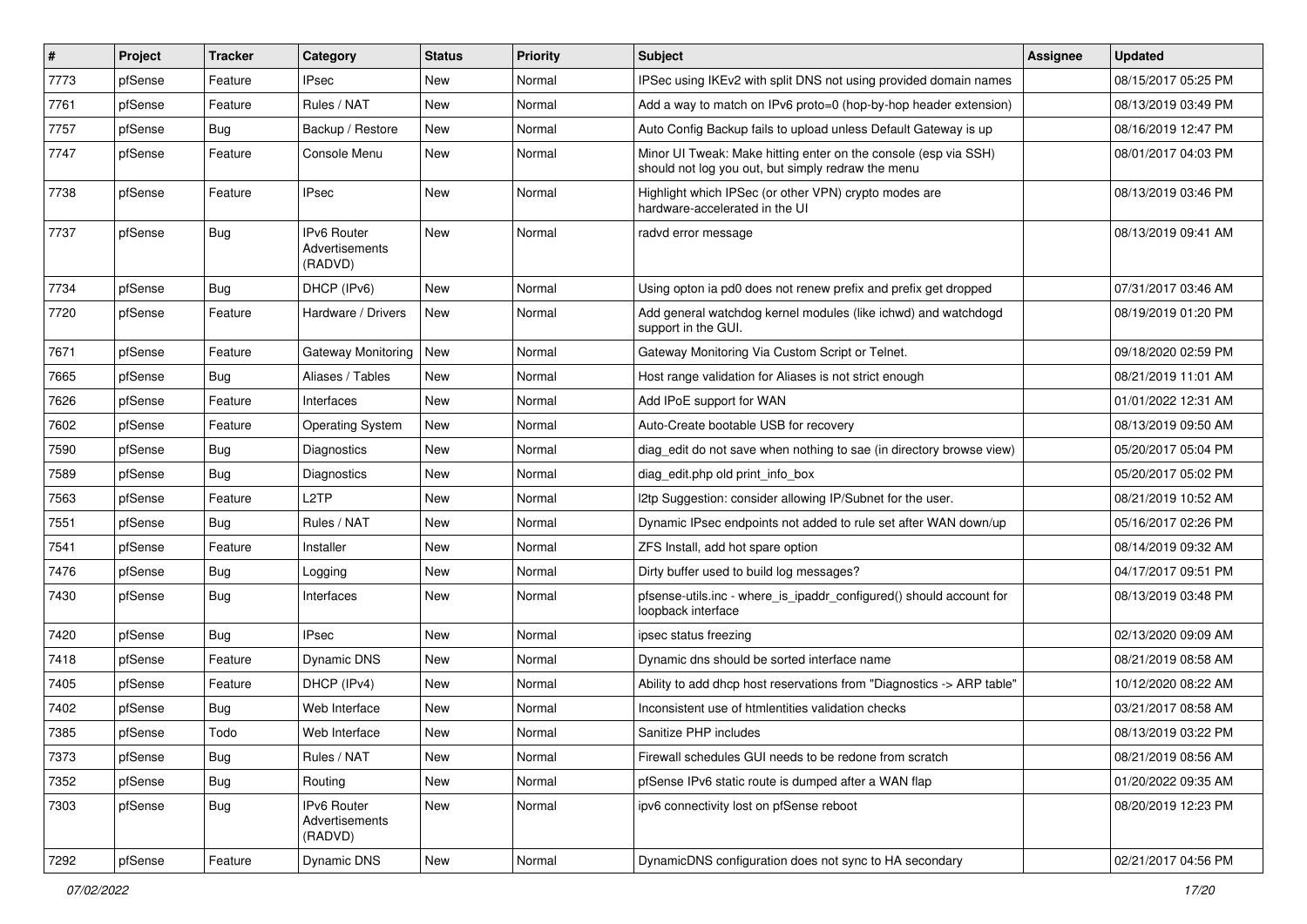| ∦    | Project | <b>Tracker</b> | Category                                 | <b>Status</b> | <b>Priority</b> | <b>Subject</b>                                                                                                                | <b>Assignee</b> | <b>Updated</b>      |
|------|---------|----------------|------------------------------------------|---------------|-----------------|-------------------------------------------------------------------------------------------------------------------------------|-----------------|---------------------|
| 7287 | pfSense | Feature        | <b>NTPD</b>                              | <b>New</b>    | Normal          | NTP add support for ACTS ref clock                                                                                            |                 | 10/12/2020 07:45 AM |
| 7286 | pfSense | <b>Bug</b>     | OpenVPN                                  | Incomplete    | Normal          | OpenVPN client is unreliable when you have multiple tunnels                                                                   |                 | 08/19/2019 03:28 PM |
| 7281 | pfSense | Feature        | OpenVPN                                  | New           | Normal          | OpenVPN: Add support for IPv6 dynamic prefix selection                                                                        |                 | 12/21/2017 08:56 PM |
| 7260 | pfSense | Feature        | Rules / NAT                              | New           | Normal          | Source OS / p0f Database Missing Modern Operating Systems                                                                     |                 | 04/18/2020 02:25 AM |
| 7244 | pfSense | Feature        | Developer Tools                          | <b>New</b>    | Normal          | Publish pfsense as a Vagrant Basebox                                                                                          |                 | 01/29/2019 04:09 AM |
| 7238 | pfSense | Bug            | Web Interface                            | <b>New</b>    | Normal          | Menu layout broken when using "Hostname in Menu" with long<br>hostnames                                                       |                 | 02/21/2017 07:01 AM |
| 7201 | pfSense | Feature        | <b>NTPD</b>                              | <b>New</b>    | Normal          | NTP Support multiple GPS reference clocks                                                                                     |                 | 04/27/2021 12:31 PM |
| 7195 | pfSense | Bug            | Package System                           | New           | Normal          | pkg edit.php - <checkenablefields> tag has no effect on fields other<br/>than checkbox/input</checkenablefields>              |                 | 08/21/2019 09:15 AM |
| 7182 | pfSense | Feature        | Dashboard                                | <b>New</b>    | Normal          | Break up System Widget on the Dashboard                                                                                       |                 | 08/21/2019 08:59 AM |
| 7172 | pfSense | Bug            | DHCP (IPv4)                              | <b>New</b>    | Normal          | Sorting by hostname in Services > DHCP Server > LAN should be<br>'natural" (alphanumeric friendly)                            |                 | 08/20/2019 03:47 PM |
| 7152 | pfSense | Bug            | <b>DNS Resolver</b>                      | <b>New</b>    | Normal          | Unbound / DNS Resolver issue if "Register DHCP static mappings in<br>the DNS Resolver" set before wildcard DNS custom options |                 | 12/18/2021 04:59 PM |
| 7138 | pfSense | Bug            | DHCP (IPv6)                              | Assigned      | Normal          | Pfsense wide dhcpv6 client doesn't recognise if id statement                                                                  |                 | 04/21/2022 12:39 PM |
| 7113 | pfSense | Bug            | Dashboard                                | <b>New</b>    | Normal          | Interface name in Traffic Graphs                                                                                              |                 | 12/31/2021 05:40 PM |
| 7096 | pfSense | Bug            | <b>DNS Resolver</b>                      | Feedback      | Normal          | Unbound fails to start on boot if specific network devices are<br>configured in the "Network Interfaces"                      |                 | 11/22/2021 08:59 AM |
| 7085 | pfSense | Feature        | Rules / NAT                              | <b>New</b>    | Normal          | <b>Edit Firewall Rules Seperator</b>                                                                                          |                 | 09/10/2017 09:15 AM |
| 7082 | pfSense | <b>Bug</b>     | Package System                           | <b>New</b>    | Normal          | pkg_edit.php - impossible to use default_value with rowhelperfield                                                            |                 | 08/21/2019 09:15 AM |
| 7040 | pfSense | Bug            | Interfaces                               | New           | Normal          | Issue when disabling an interface                                                                                             |                 | 12/26/2016 02:56 AM |
| 6977 | pfSense | Bug            | Interfaces                               | <b>New</b>    | Normal          | VLAN traffic is erroneously counted as underlying iface (untagged)<br>traffic                                                 |                 | 08/13/2019 02:56 PM |
| 6960 | pfSense | Feature        | DHCP (IPv4)                              | <b>New</b>    | Normal          | Consider replacing ISC DHCP server with KEA DHCP                                                                              |                 | 09/24/2020 01:59 PM |
| 6956 | pfSense | Feature        | <b>Captive Portal</b>                    | <b>New</b>    | Normal          | Allow more control over concurrent logins                                                                                     |                 | 11/23/2016 12:01 PM |
| 6926 | pfSense | Bug            | UPnP/NAT-PMP                             | <b>New</b>    | Normal          | Miniupnp advertising expired IPv6 address                                                                                     |                 | 01/15/2022 08:29 PM |
| 6917 | pfSense | Feature        | Upgrade                                  | <b>New</b>    | Normal          | Add ability to choose from what IP/IFACE you search for updates                                                               |                 | 11/11/2016 09:51 AM |
| 6845 | pfSense | Feature        | Interfaces                               | <b>New</b>    | Normal          | DHCP / DHCPv6 WAN client status page                                                                                          |                 | 08/19/2019 12:37 PM |
| 6823 | pfSense | Bug            | Interfaces                               | <b>New</b>    | Normal          | No connectivity after changing link state to UP                                                                               |                 | 04/21/2022 12:39 PM |
| 6816 | pfSense | Feature        | IPv6 Router<br>Advertisements<br>(RADVD) | New           | Normal          | Status and/or Diagnostics page for radvd                                                                                      |                 | 08/13/2019 02:35 PM |
| 6803 | pfSense | Bug            | Web Interface                            | New           | Normal          | CSRF timeout occurs when it (probably) shouldn't                                                                              |                 | 11/03/2016 09:43 PM |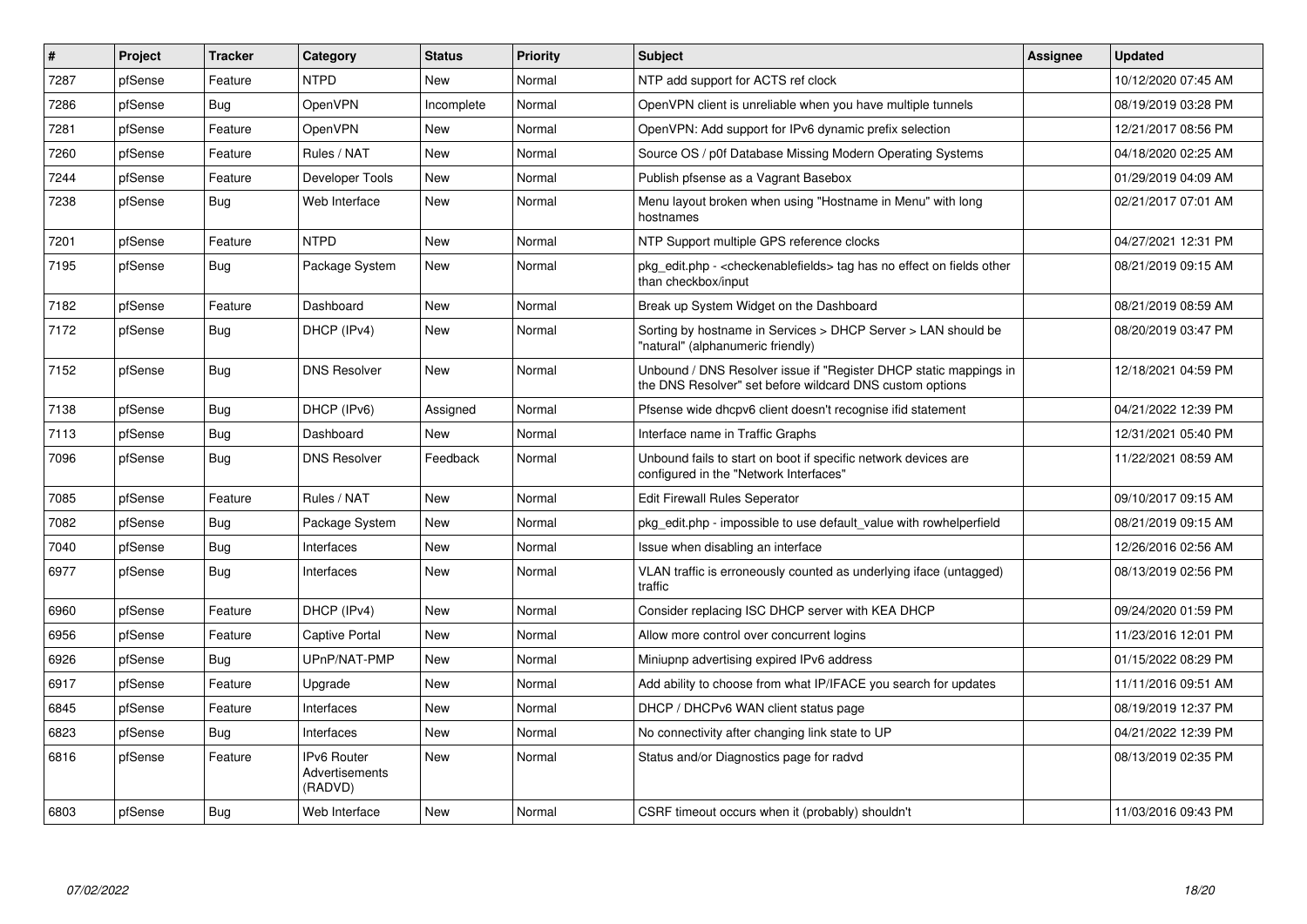| #    | Project | <b>Tracker</b> | Category                                        | <b>Status</b> | <b>Priority</b> | <b>Subject</b>                                                                                                                                         | Assignee | <b>Updated</b>      |
|------|---------|----------------|-------------------------------------------------|---------------|-----------------|--------------------------------------------------------------------------------------------------------------------------------------------------------|----------|---------------------|
| 6799 | pfSense | Bug            | Rules / NAT                                     | New           | Normal          | Using NOT (!) with interface subnet macros results unexpected traffic<br>passing when multiple subnets are included in the macro (i.e. VIP<br>subnets) |          | 02/07/2022 02:18 PM |
| 6796 | pfSense | Feature        | Interfaces                                      | New           | Normal          | Allow hostnames as GRE and GIF endpoints                                                                                                               |          | 08/13/2019 02:35 PM |
| 6776 | pfSense | Feature        | Rules / NAT                                     | <b>New</b>    | Normal          | Allow disabling of "filter rule association" by default                                                                                                |          | 08/17/2021 10:56 AM |
| 6738 | pfSense | Feature        | Web Interface                                   | New           | Normal          | GUI Action Buttons replicated to the top of the List                                                                                                   |          | 07/10/2021 01:04 PM |
| 6691 | pfSense | <b>Bug</b>     | DHCP (IPv6)                                     | New           | Normal          | dhcp6c quits after only two tries if no response was received                                                                                          |          | 12/07/2020 04:25 PM |
| 6668 | pfSense | Bug            | <b>IPsec</b>                                    | Feedback      | Normal          | IPSec tunnel + L2TP/IPSec VPN - wrong PSK chosen by pfSense                                                                                            |          | 09/21/2019 02:07 AM |
| 6627 | pfSense | Bug            | Rules / NAT                                     | New           | Normal          | floating tab match rules ignore quick action so should be removed                                                                                      |          | 07/18/2016 02:15 PM |
| 6615 | pfSense | Feature        | DHCP (IPv4)                                     | New           | Normal          | new DHCP server option                                                                                                                                 |          | 08/13/2019 01:39 PM |
| 6614 | pfSense | Bug            | Web Interface                                   | Confirmed     | Normal          | Dashboard high CPU usage                                                                                                                               |          | 07/14/2016 03:04 PM |
| 6605 | pfSense | <b>Bug</b>     | Interfaces                                      | Confirmed     | Normal          | rc.linkup logic issues with actions taken                                                                                                              |          | 07/12/2016 07:46 PM |
| 6604 | pfSense | Feature        | <b>NTPD</b>                                     | <b>New</b>    | Normal          | Allow NTP server list to be overridden by DHCP/PPP                                                                                                     |          | 08/13/2019 01:39 PM |
| 6602 | pfSense | Feature        | User Manager /<br>Privileges                    | New           | Normal          | Config writes denied via "deny config write" permission should notify<br>as such                                                                       |          | 08/20/2019 03:43 PM |
| 6580 | pfSense | Bug            | <b>Operating System</b>                         | Confirmed     | Normal          | Bridge with down member interface sends ICMP unreachables<br>where it shouldn't                                                                        |          | 07/05/2016 05:40 PM |
| 6574 | pfSense | Feature        | Hardware / Drivers                              | <b>New</b>    | Normal          | Support USB RNDIS network interfaces                                                                                                                   |          | 08/20/2019 08:46 AM |
| 6554 | pfSense | Feature        | <b>NTPD</b>                                     | New           | Normal          | Reintroduce NTP mode7 for IEEE 1588 PTPd interop                                                                                                       |          | 08/13/2019 01:40 PM |
| 6541 | pfSense | Bug            | <b>IPv6 Router</b><br>Advertisements<br>(RADVD) | <b>New</b>    | Normal          | IPv6 RAs always include on-link prefix; clients may not use DHCPv6<br>managed addresses                                                                |          | 08/13/2019 03:23 PM |
| 6539 | pfSense | Feature        | Rules / NAT                                     | New           | Normal          | ICMPv6 filtering requires multiple rules - no range support                                                                                            |          | 08/13/2019 01:23 PM |
| 6517 | pfSense | Bug            | <b>IPsec</b>                                    | Confirmed     | Normal          | Adding mobile IPsec phase 2 entries requires restart of strongswan                                                                                     |          | 06/21/2016 11:04 PM |
| 6501 | pfSense | Todo           | Web Interface                                   | New           | Normal          | Tightening up subnet expansion                                                                                                                         |          | 08/13/2019 01:23 PM |
| 6500 | pfSense | Feature        | Package System                                  | New           | Normal          | Should be a way to determine which packages are available without<br>having to update/install                                                          |          | 06/17/2016 05:34 PM |
| 6493 | pfSense | <b>Bug</b>     | Web Interface                                   | Confirmed     | Normal          | Dynamic DNS clients slow page load                                                                                                                     |          | 06/17/2016 03:43 AM |
| 6481 | pfSense | <b>Bug</b>     | <b>IPsec</b>                                    | New           | Normal          | loading EAP RADIUS method failed                                                                                                                       |          | 03/24/2020 04:25 PM |
| 6469 | pfSense | Feature        | Console Menu                                    | New           | Normal          | Improve help + self documentation in console PHP shell                                                                                                 |          | 08/13/2019 01:23 PM |
| 6457 | pfSense | Feature        | Installer                                       | New           | Normal          | Allow ability to configure AWS EC2 AMI via userdata                                                                                                    |          | 09/21/2020 02:54 PM |
| 6412 | pfSense | Feature        | <b>Operating System</b>                         | New           | Normal          | Add includedir directive for /var/etc/xinet.d to xinetd configuration                                                                                  |          | 08/13/2019 01:23 PM |
| 6398 | pfSense | <b>Bug</b>     | Configuration<br>Backend                        | New           | Normal          | If config cannot be loaded due to corruption or bug, it isn't handled<br>gracefully (just stops)                                                       |          | 08/13/2019 01:23 PM |
| 6370 | pfSense | Bug            | <b>IPsec</b>                                    | Confirmed     | Normal          | IPSEC bound to WAN gateway group and Dynamic DNS doesn't to<br>fail back tunnel to WAN on DDNS update                                                  |          | 08/31/2021 07:38 AM |